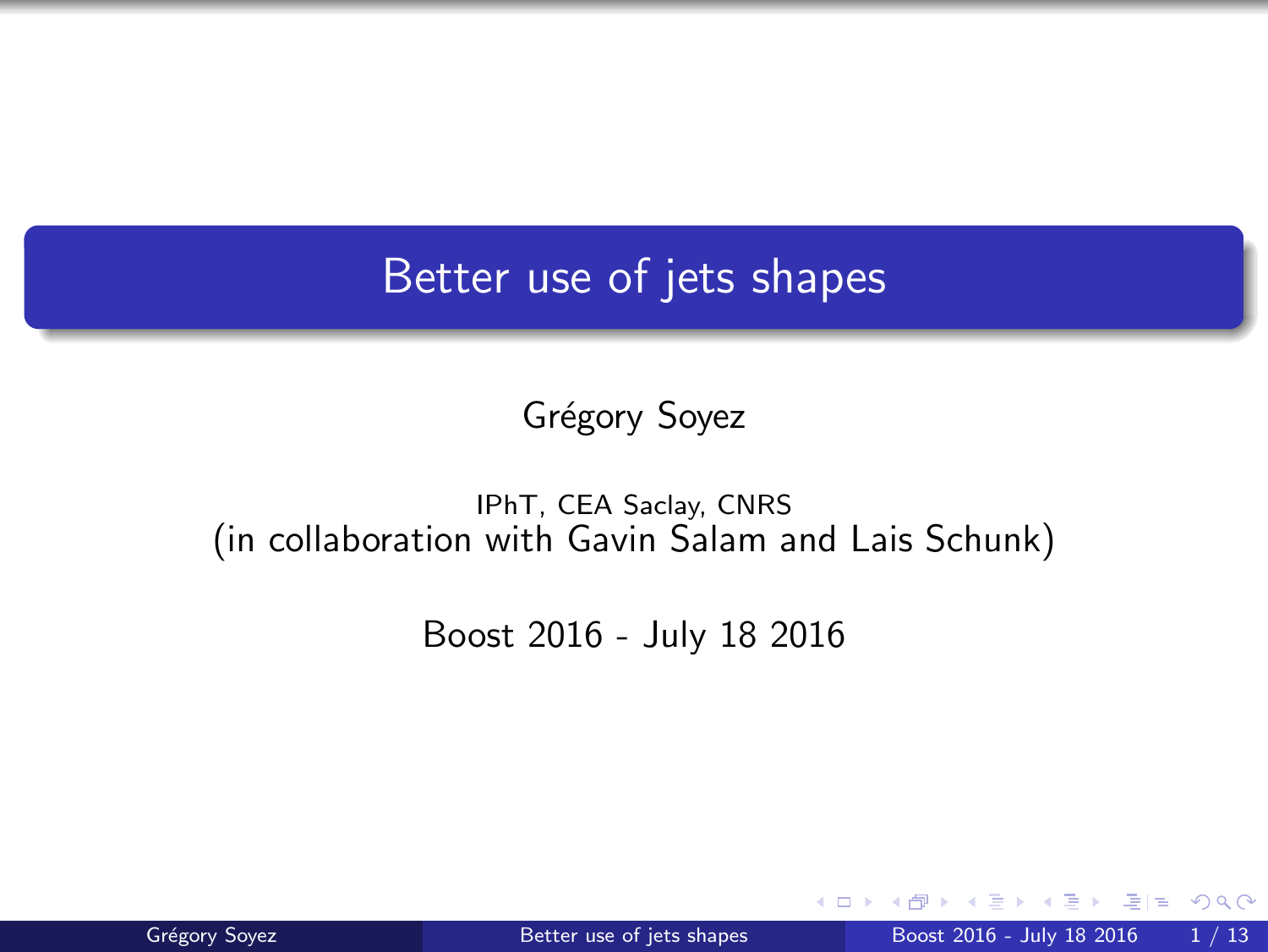<span id="page-1-0"></span>
$$
\tau_{21} = \frac{\tau_2^{(\beta)}(\text{jet}; \text{axes})}{\tau_1^{(\beta)}(\text{jet}; \text{axes})} = \frac{\sum_{i \in \text{constits}} z_i \min(\theta_{i, a_{2,1}}^{\beta}, \theta_{i, a_{2,2}}^{\beta})}{\sum_{i \in \text{constits}} z_i \theta_{i, a_{1,1}}^{\beta}}
$$

4. 0. 3. × 重目 のへぐ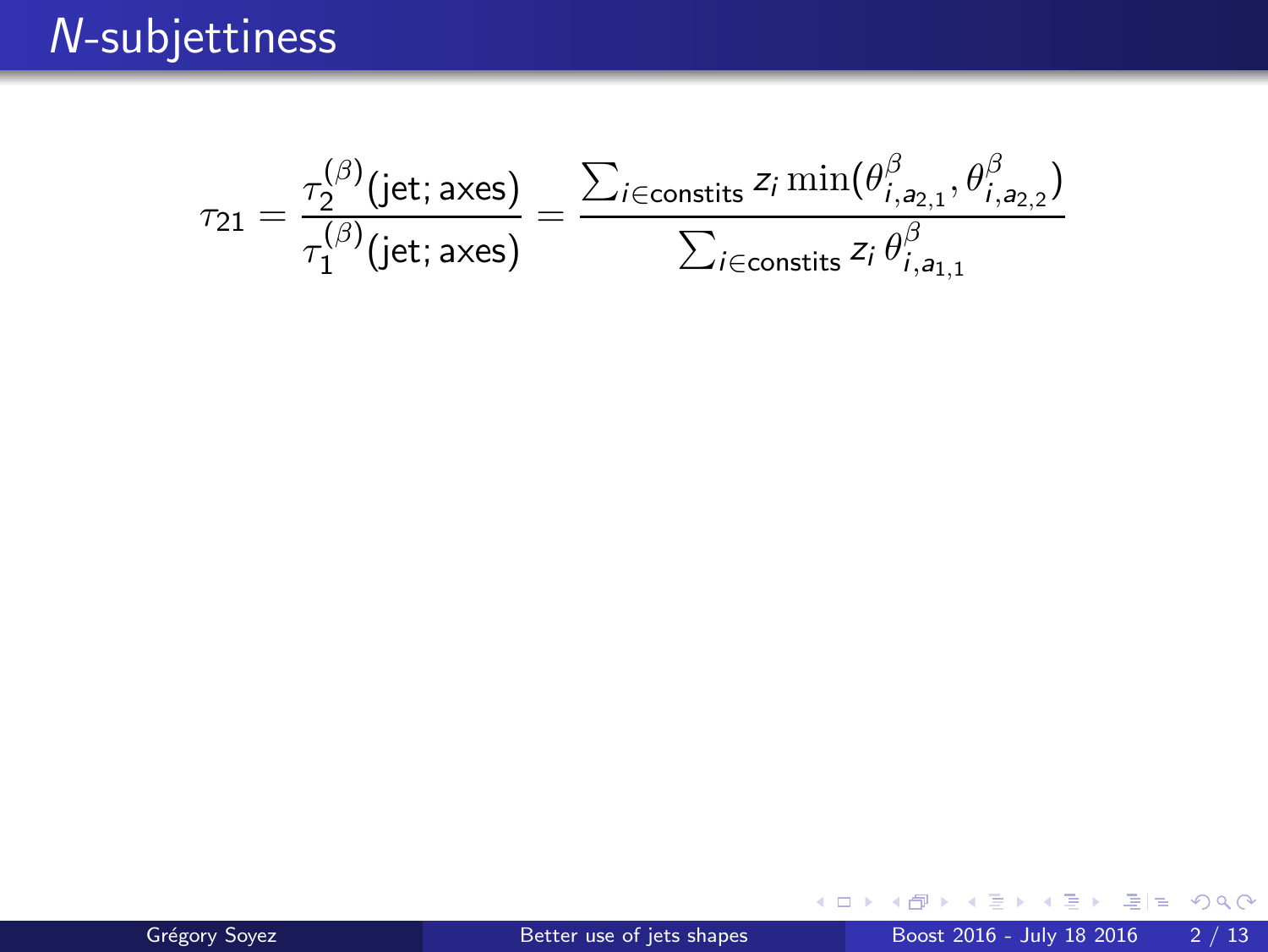$$
\tau_{21}=\frac{\tau_2^{(\beta)}(\text{jet};\text{axes})}{\tau_1^{(\beta)}(\text{jet};\text{axes})}=\frac{\sum_{i\in\text{constits}}z_i\min(\theta^{\beta}_{i,\mathsf{a}_{2,1}},\theta^{\beta}_{i,\mathsf{a}_{2,2}})}{\sum_{i\in\text{constits}}z_i\,\theta^{\beta}_{i,\mathsf{a}_{1,1}}}
$$

- $\bullet$   $\beta$ :
	- give more or less weight to large/small angles
	- $\beta \sim 2$  seems slightly preferred in MC simulations
	- $\beta \sim 1$  should be less sensitive to non-perturbative effects and PU

 $E$   $\Omega$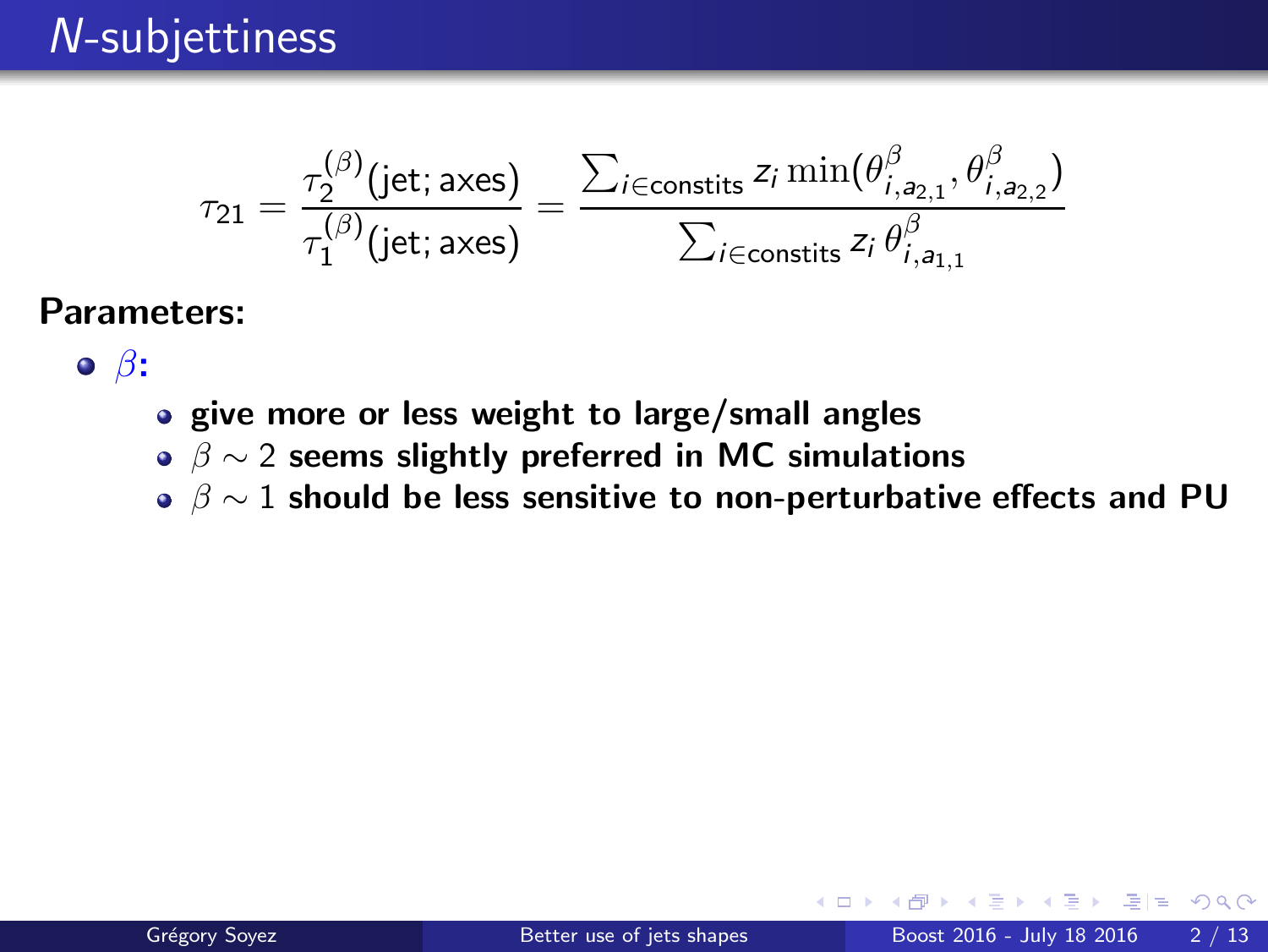<span id="page-3-0"></span>
$$
\tau_{21} = \frac{\tau_2^{(\beta)}(\text{jet}; \text{axes})}{\tau_1^{(\beta)}(\text{jet}; \text{axes})} = \frac{\sum_{i \in \text{constits}} z_i \min(\theta^{\beta}_{i, a_{2,1}}, \theta^{\beta}_{i, a_{2,2}})}{\sum_{i \in \text{constits}} z_i \theta^{\beta}_{i, a_{1,1}}}
$$

- $\bullet$   $\beta$ :
- give more or less weight to large/small angles
- $\beta \sim 2$  seems slightly preferred in MC simulations
- $\beta \sim 1$  should be less sensitive to non-perturbative effects and PU

#### o choice of axes:

- optimal, declustering, winner-takes-all, ...
- For a given  $\beta$ , generalised- $k_t(p = 1/\beta)$ ∼optimal
- use WTA for  $\beta \leq 1$

 $E|E$   $\Omega$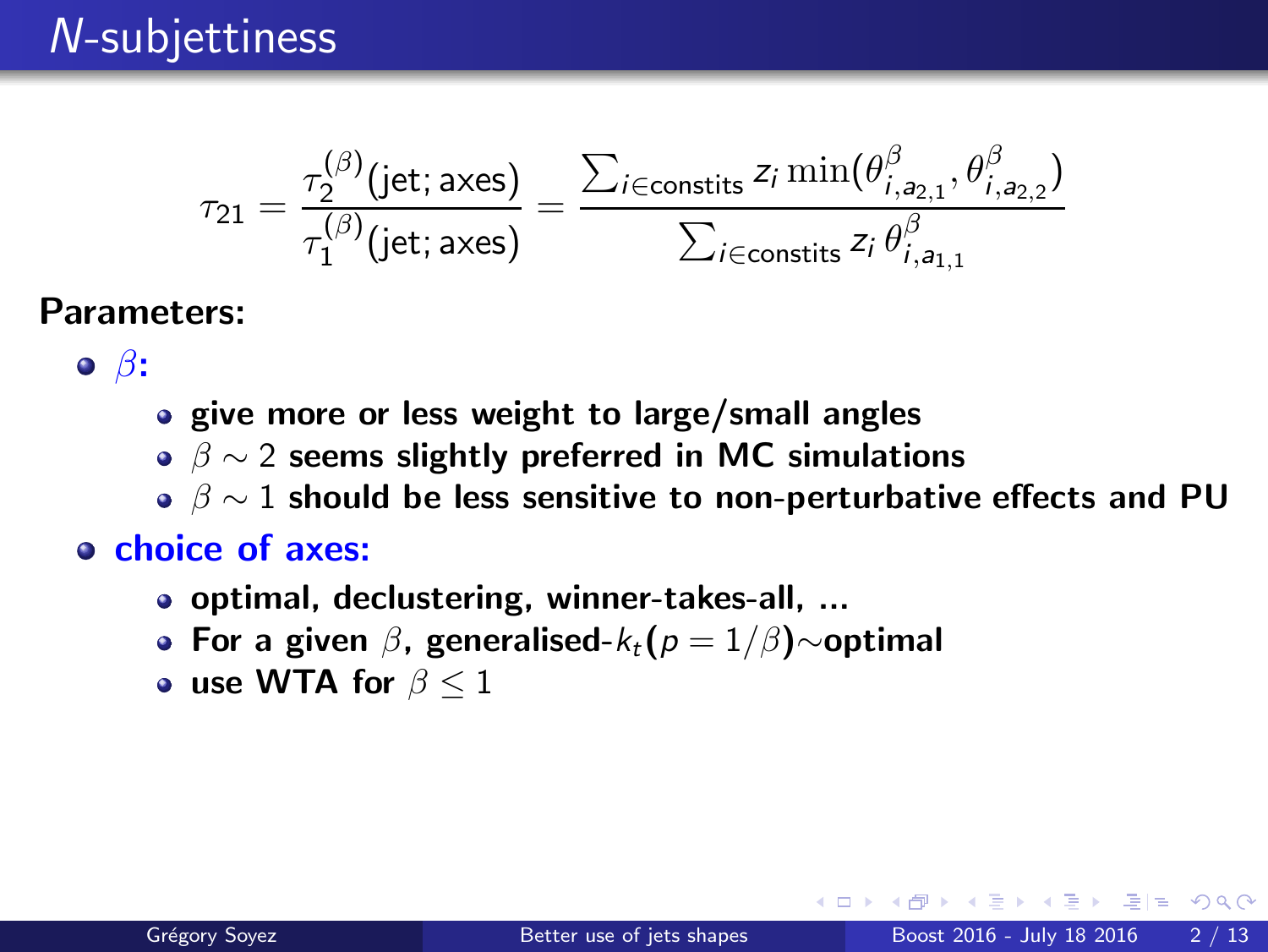<span id="page-4-0"></span>
$$
\tau_{21} = \frac{\tau_2^{(\beta)}(\text{jet}; \text{axes})}{\tau_1^{(\beta)}(\text{jet}; \text{axes})} = \frac{\sum_{i \in \text{constits}} z_i \min(\theta^{\beta}_{i, a_{2,1}}, \theta^{\beta}_{i, a_{2,2}})}{\sum_{i \in \text{constits}} z_i \theta^{\beta}_{i, a_{1,1}}}
$$

- $\bullet$   $\beta$ :
- give more or less weight to large/small angles
- $\beta \sim 2$  seems slightly preferred in MC simulations
- $\beta \sim 1$  should be less sensitive to non-perturbative effects and PU

#### o choice of axes:

- optimal, declustering, winner-takes-all, ...
- For a given  $\beta$ , generalised- $k_t(p = 1/\beta)$ ∼optimal
- use WTA for  $\beta < 1$

#### o choice of jet:

- What to do with soft-and-large-angle emissions?
- apply on full jet? (more discrimination, more NP Sensitive)
- apply on groomed jet? (less discrimin[atio](#page-3-0)[n,](#page-5-0)[l](#page-0-0)[e](#page-1-0)[s](#page-6-0)s [N](#page-0-0)[P](#page-38-0) [Se](#page-0-0)[n](#page-38-0)[si](#page-39-0)[t](#page-0-0)[iv](#page-38-0)[e\)](#page-48-0)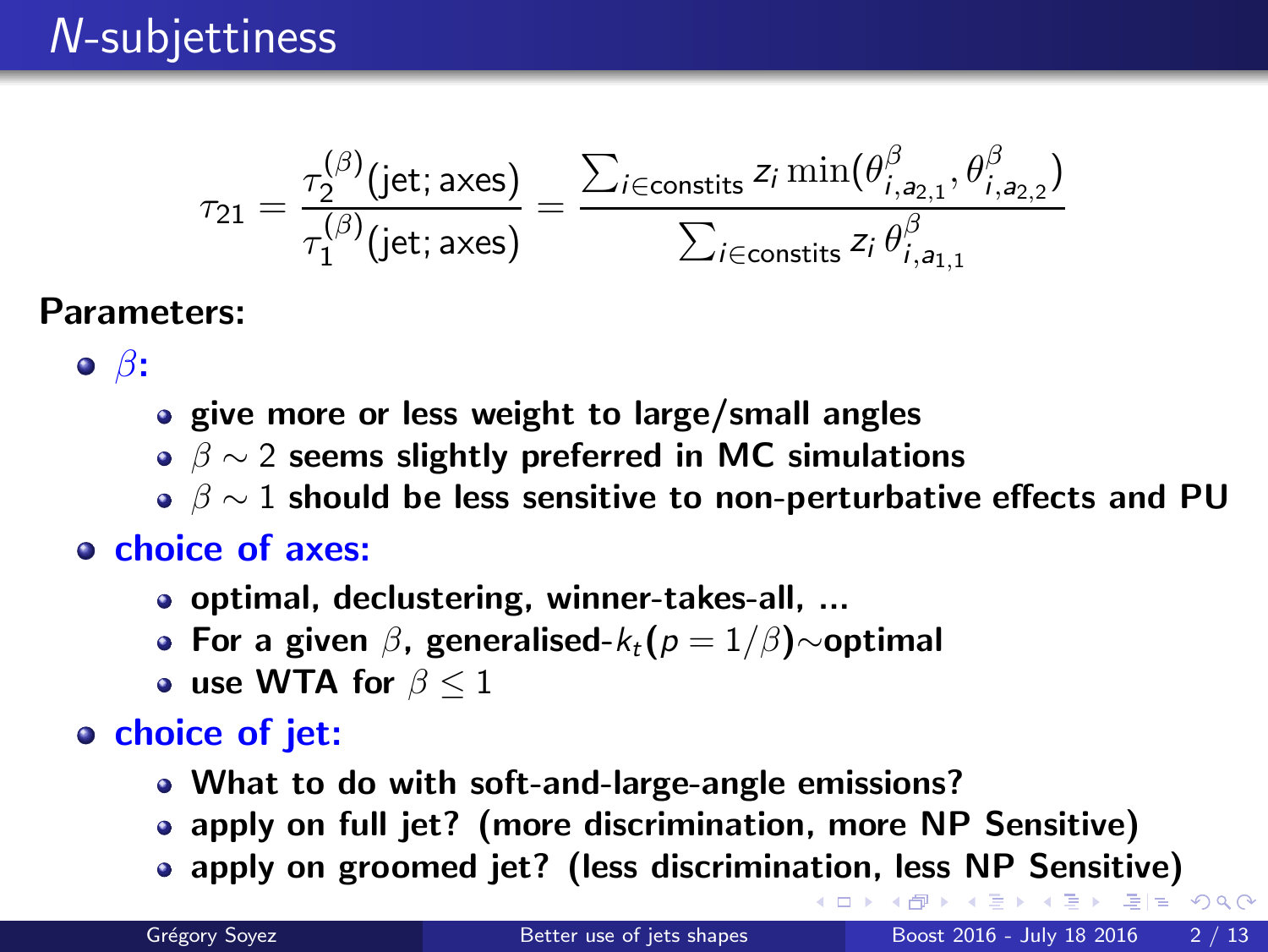<span id="page-5-0"></span>
$$
\tau_{21} = \frac{\tau_2^{(\beta)}(\text{jet}; \text{axes})}{\tau_1^{(\beta)}(\text{jet}; \text{axes})} = \frac{\sum_{i \in \text{constits}} z_i \min(\theta^{\beta}_{i, a_{2,1}}, \theta^{\beta}_{i, a_{2,2}})}{\sum_{i \in \text{constits}} z_i \theta^{\beta}_{i, a_{1,1}}}
$$

- $\theta$ **: focus on**  $\beta = 2$ 
	- give more or less weight to large/small angles
	- $\beta \sim 2$  seems slightly preferred in MC simulations
	- $\beta \sim 1$  should be less sensitive to non-perturbative effects and PU
- choice of axes: focus on gen- $k_t(1/2)$  (or optimal)
	- optimal, declustering, winner-takes-all, ...
	- For a given  $\beta$ , generalised- $k_t(p = 1/\beta)$ ~optimal
	- use WTA for  $\beta \leq 1$
- o choice of jet: study several options
	- What to do with soft-and-large-angle emissions?
	- apply on full jet? (more discrimination, more NP Sensitive)
	- apply on groomed jet? (less discrimin[atio](#page-4-0)[n,](#page-6-0)[l](#page-0-0)[e](#page-1-0)[s](#page-6-0)s [N](#page-0-0)[P](#page-38-0) [Se](#page-0-0)[n](#page-38-0)[si](#page-39-0)[t](#page-0-0)[iv](#page-38-0)[e\)](#page-48-0)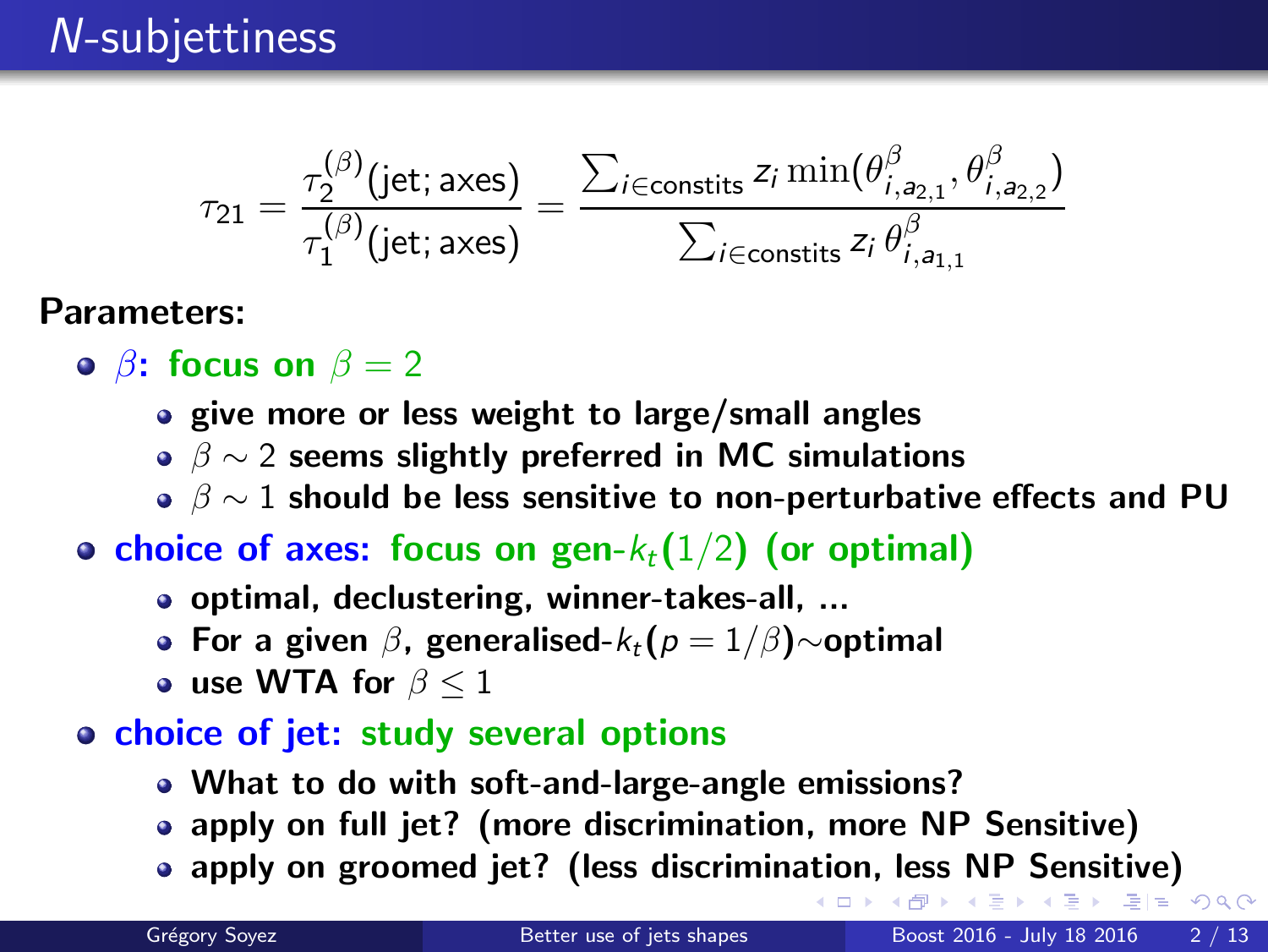<span id="page-6-0"></span>



4 日下

重目 のんぴ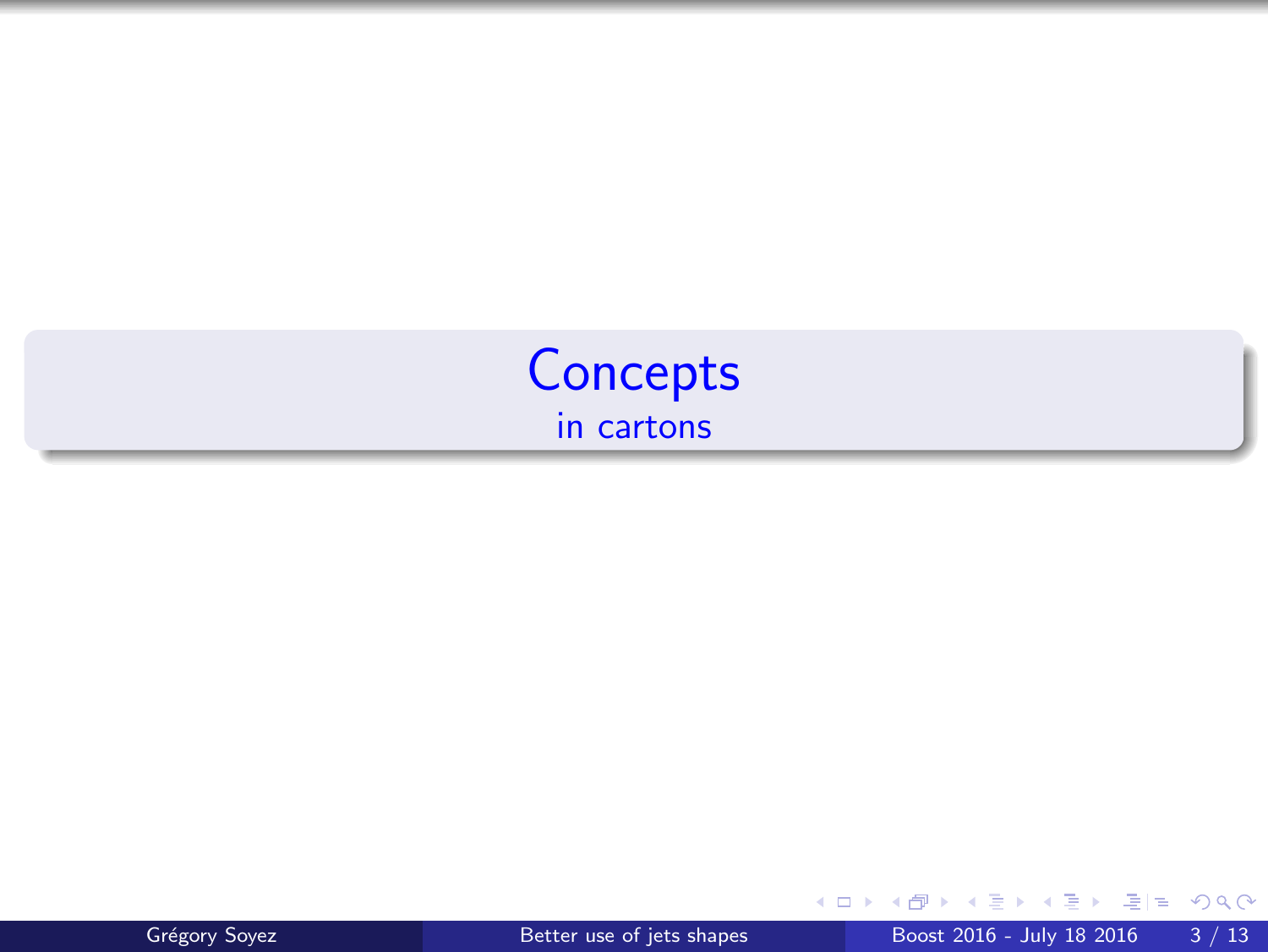

4 **ED** 

重目 のへぐ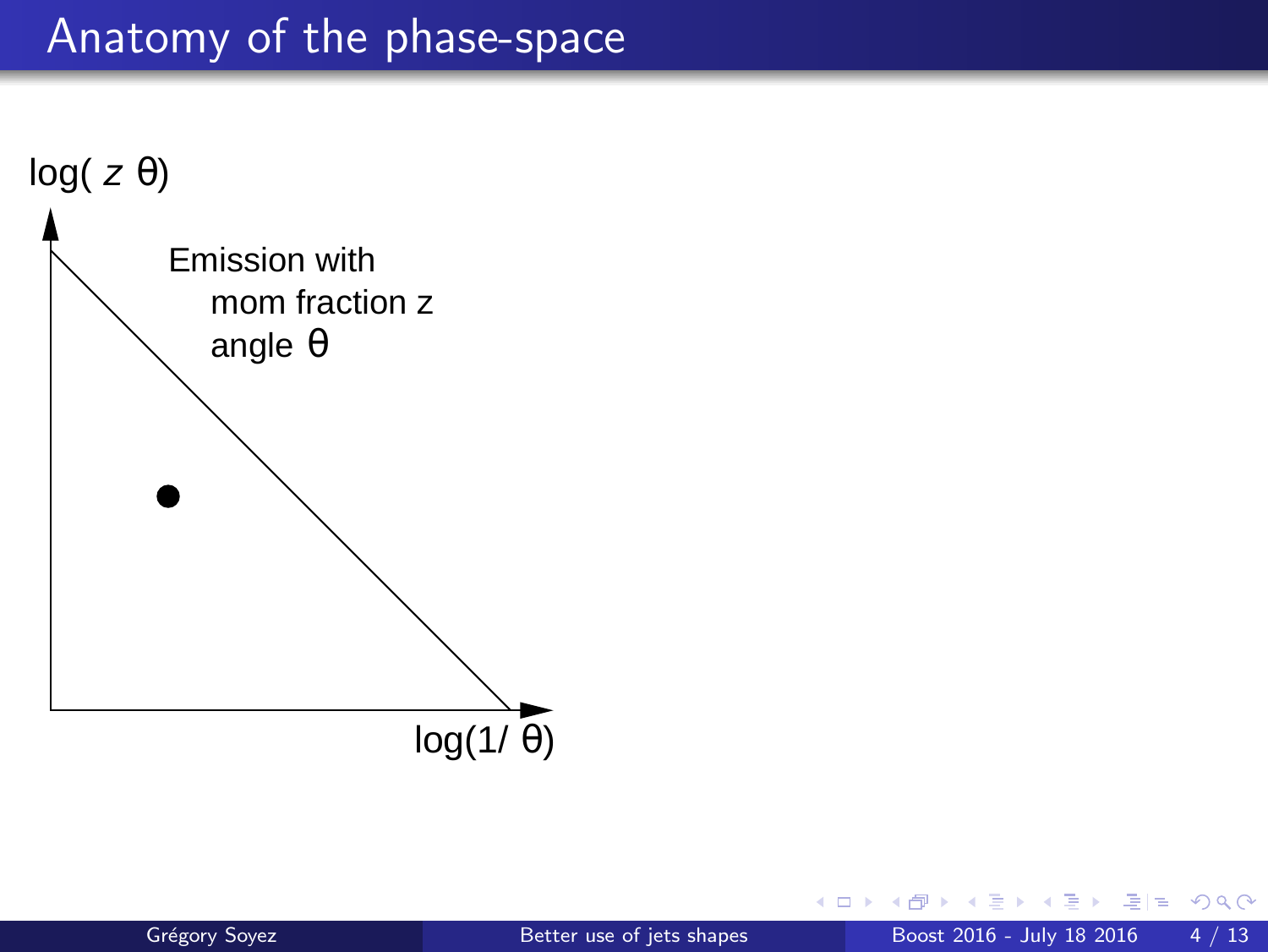

4 **ED** 

 $2980$ 

in the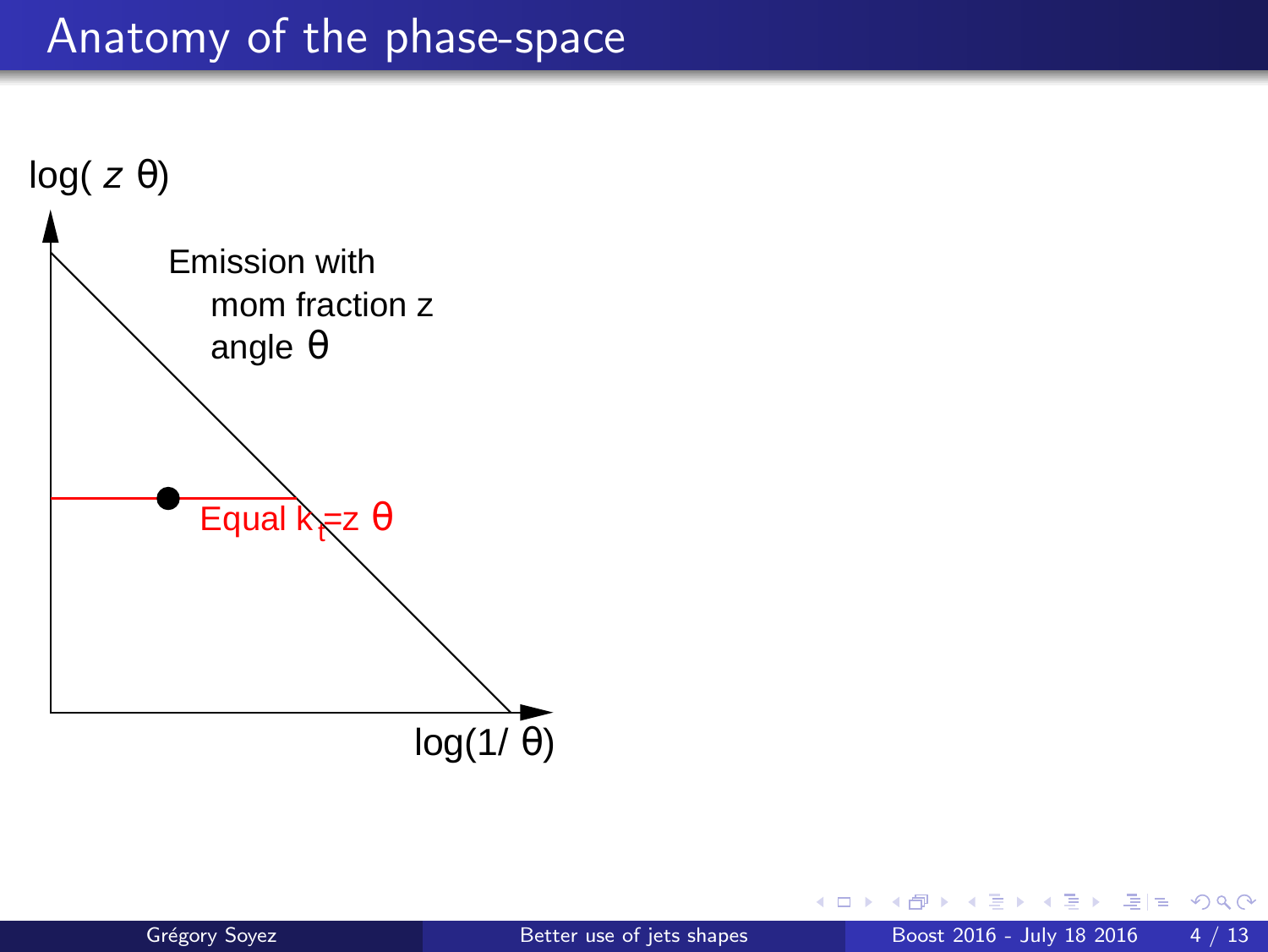

4 **ED** 

重目 のへぐ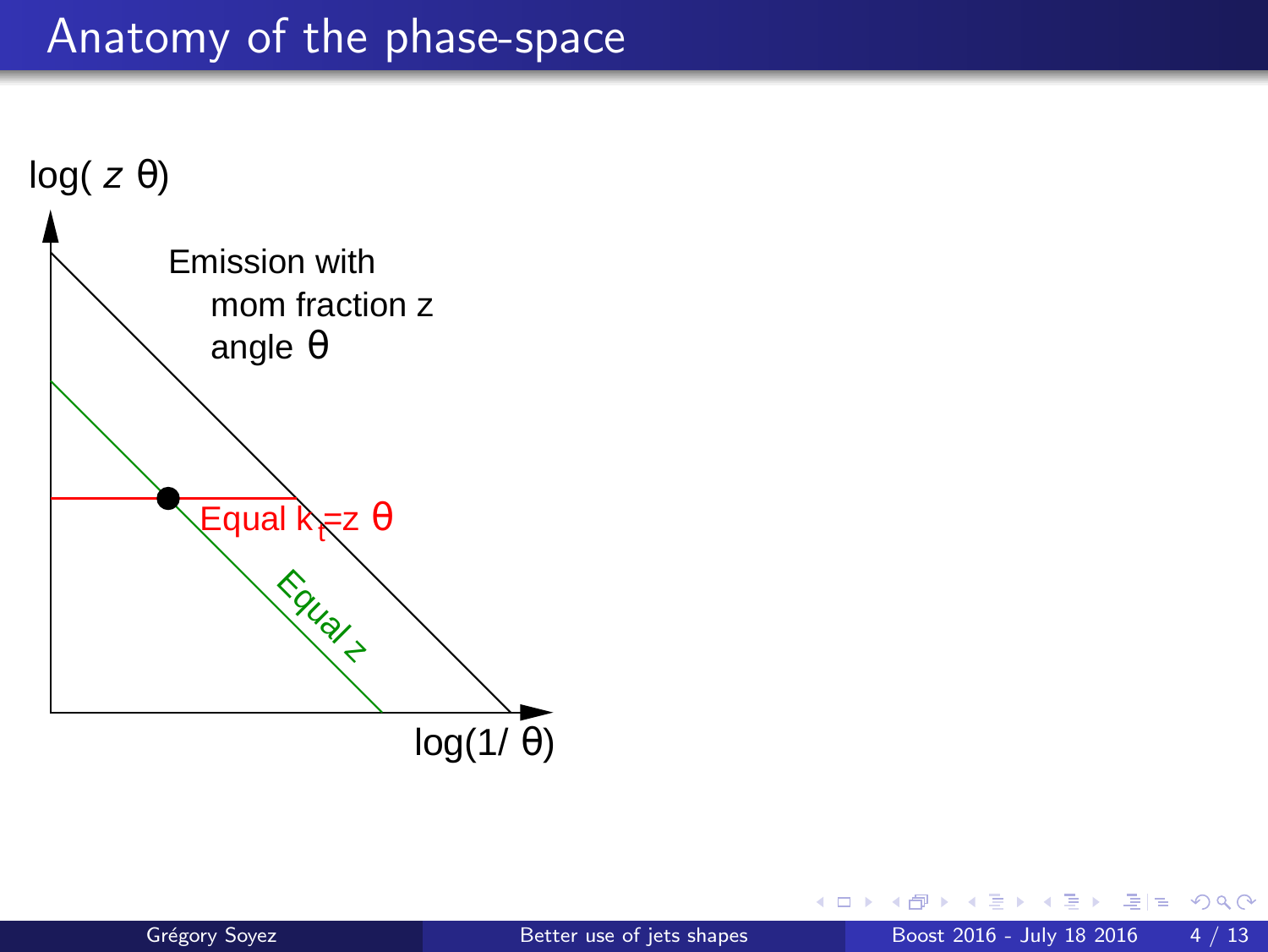

4 **ED** 

 $2980$ 

그녀님..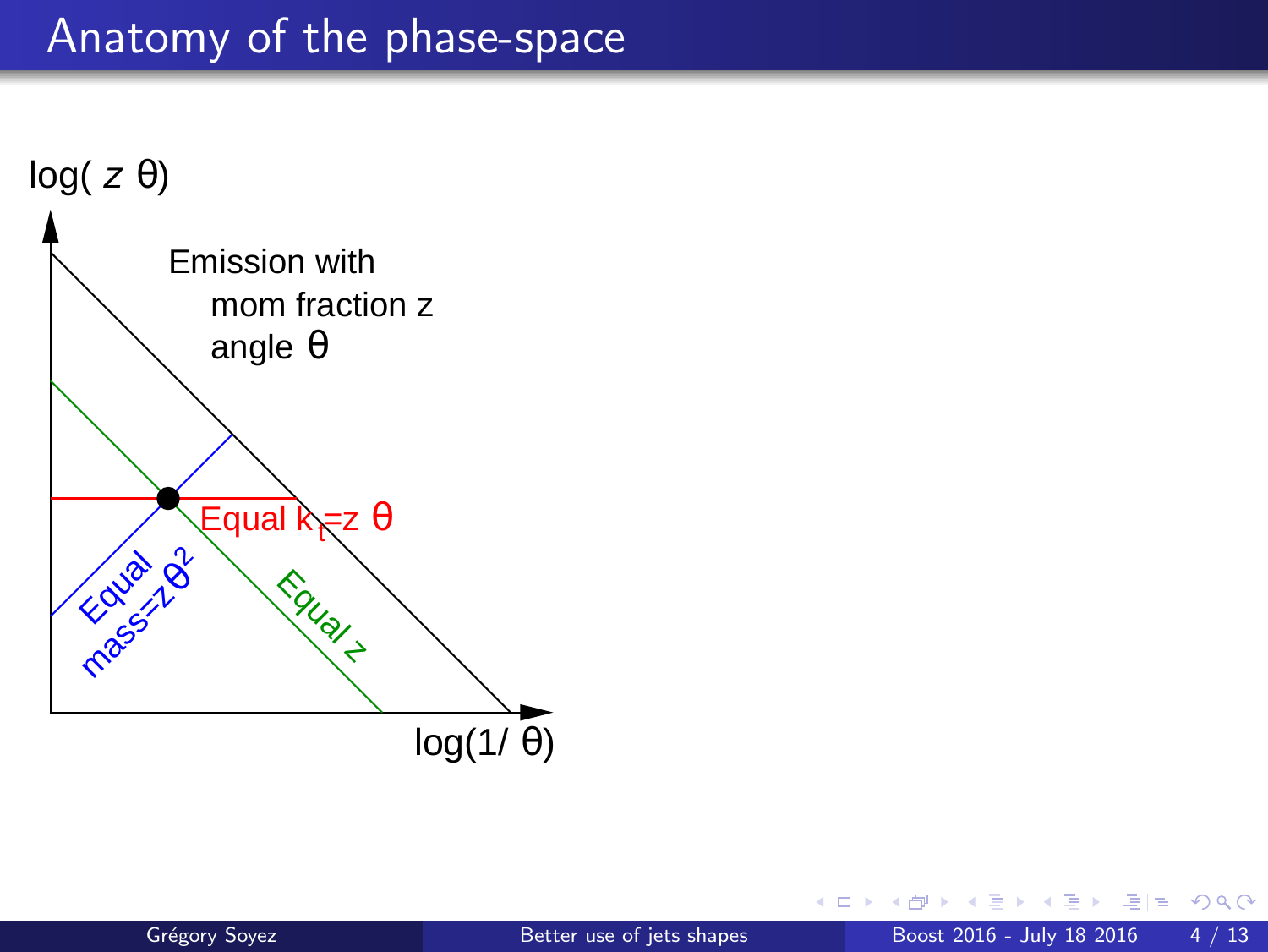

 $\Omega$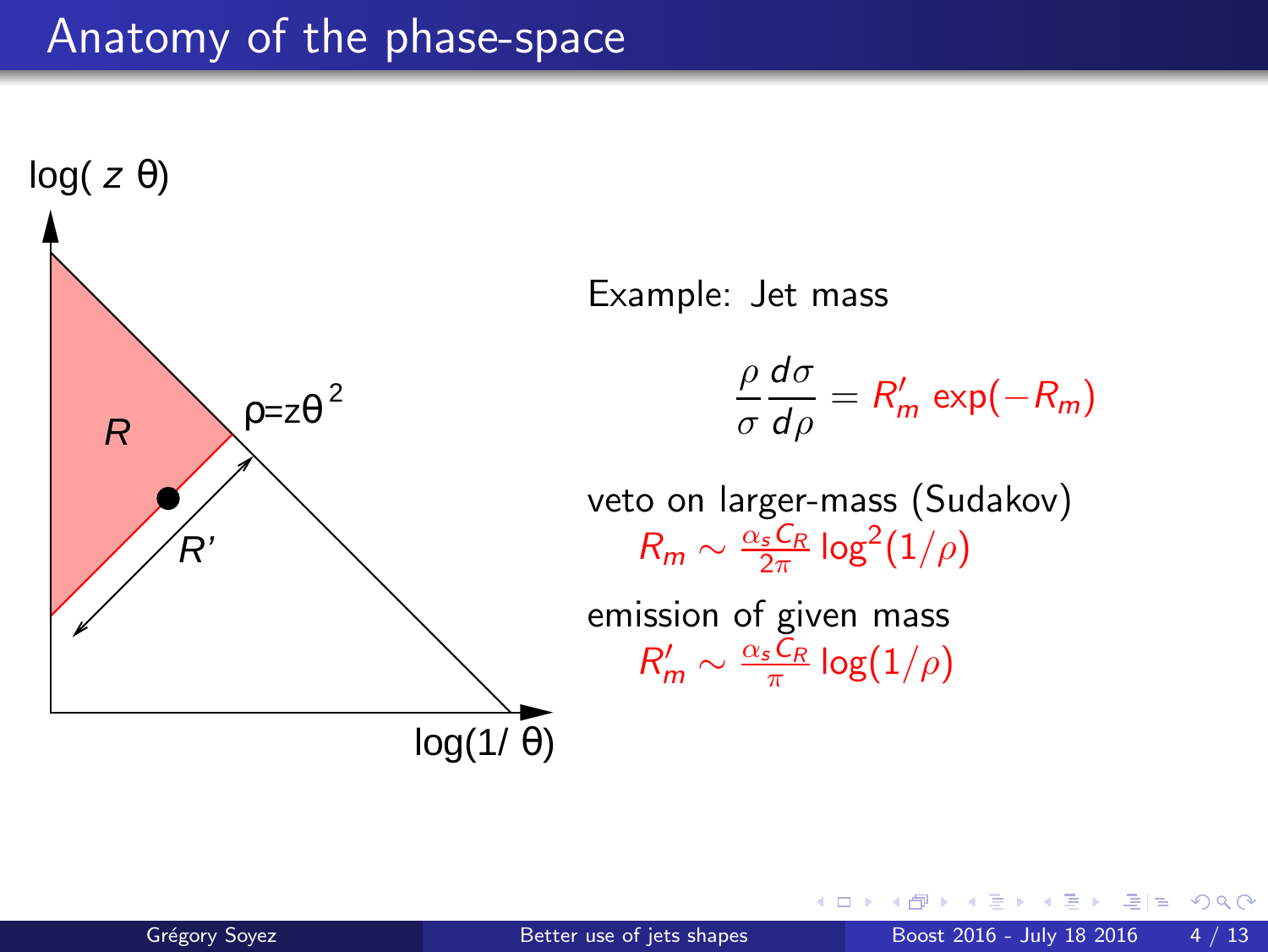![](_page_12_Figure_1.jpeg)

通信 めなべ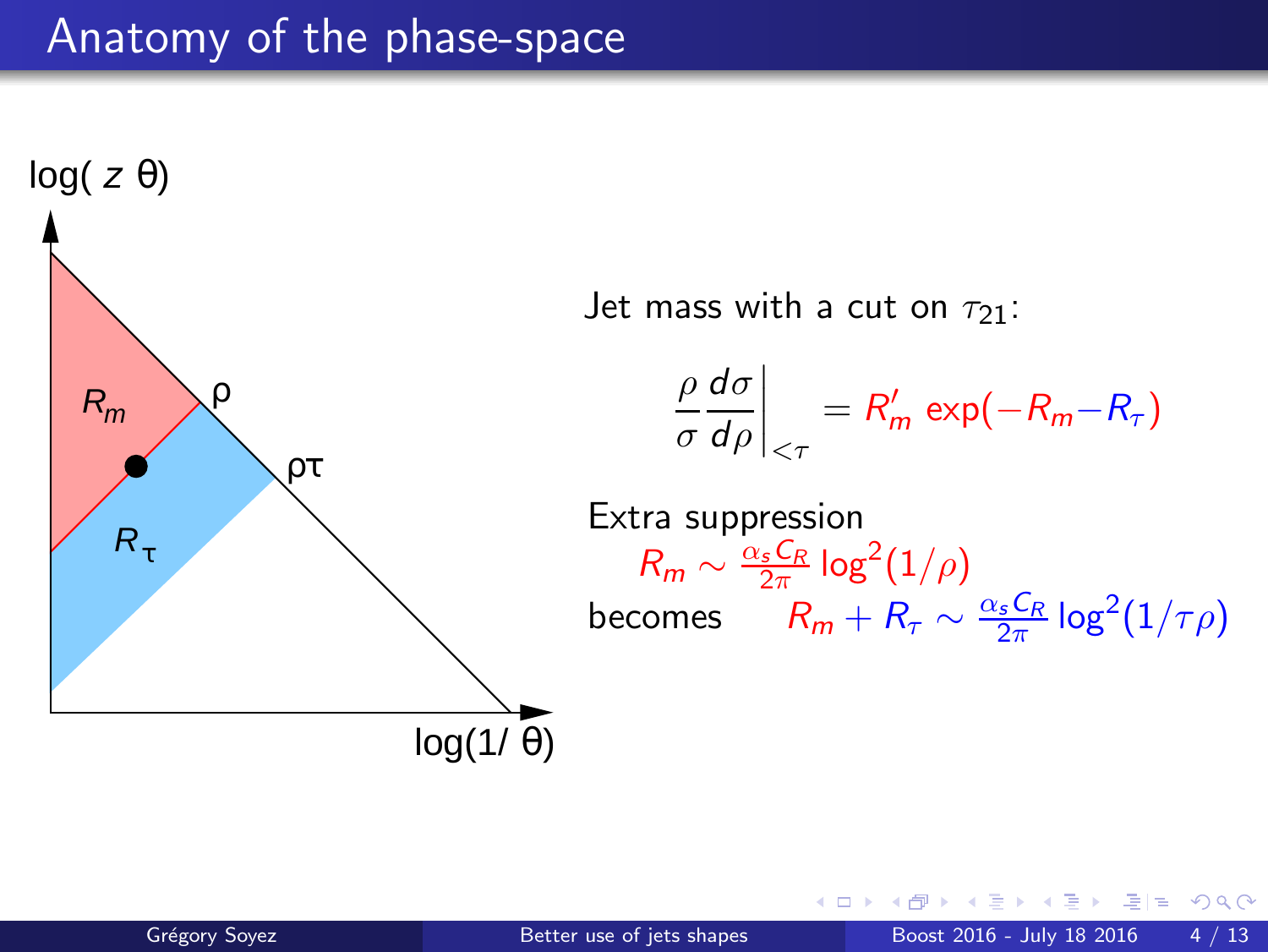![](_page_13_Figure_1.jpeg)

通信 めなべ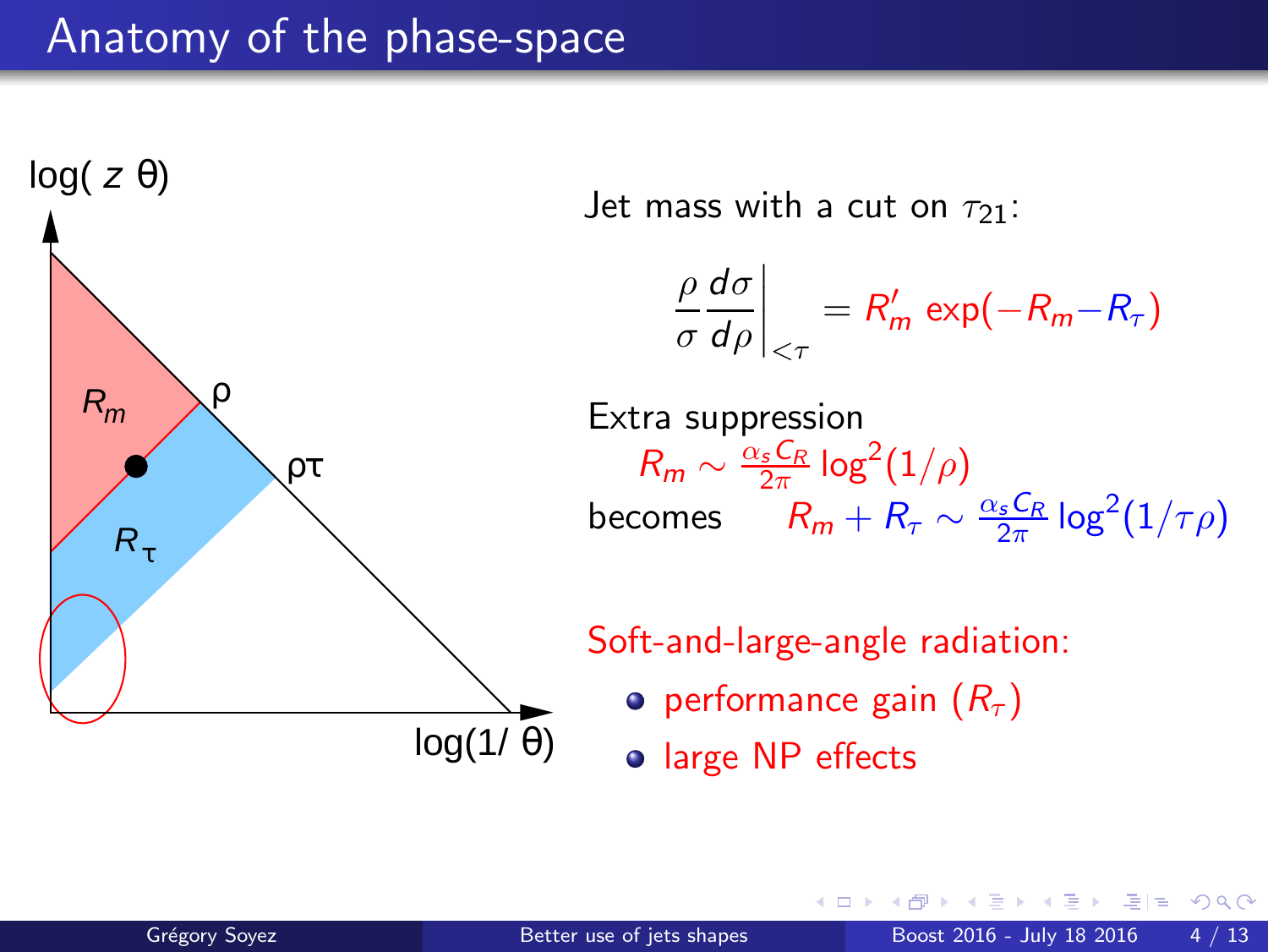![](_page_14_Figure_1.jpeg)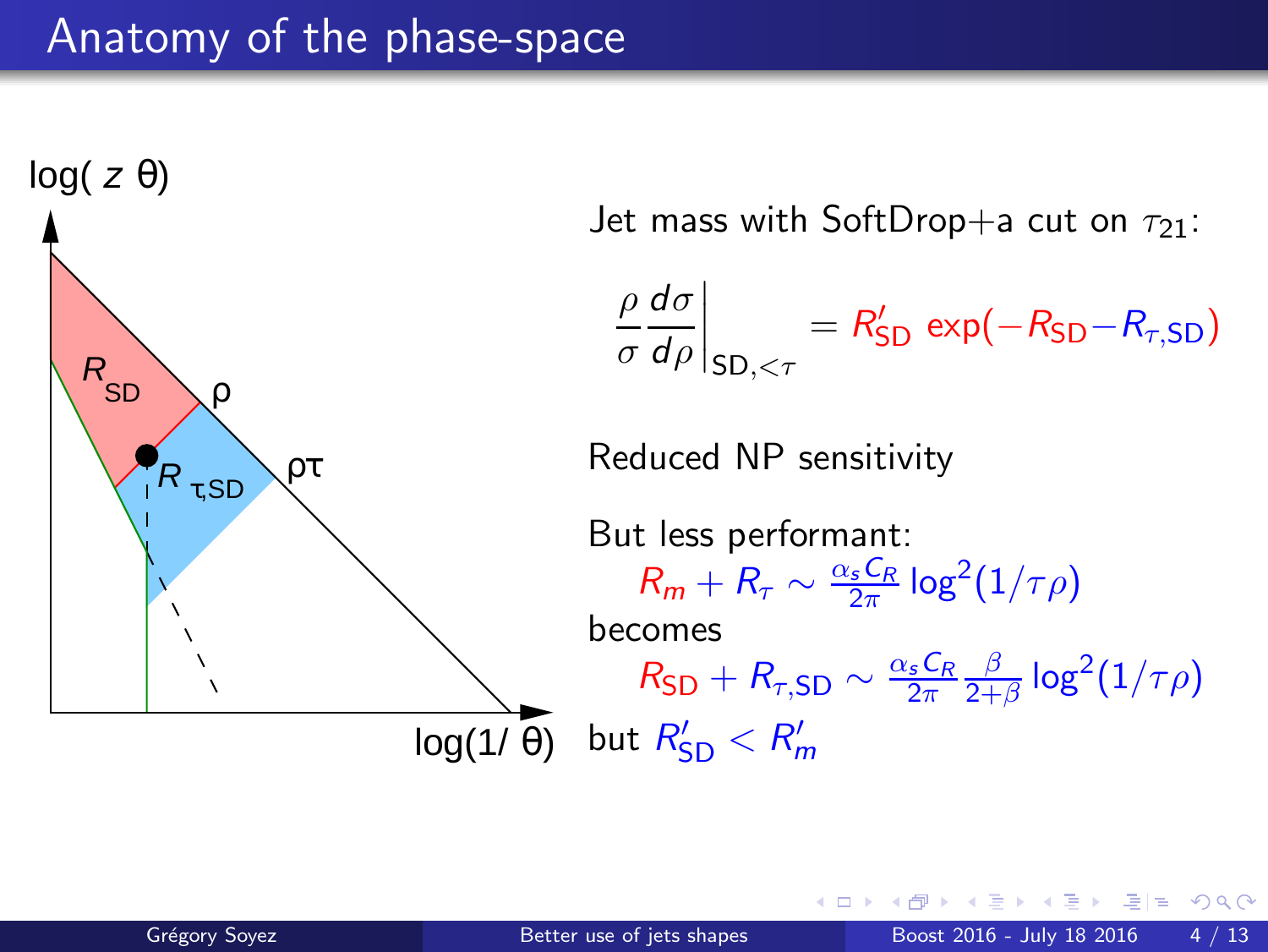![](_page_15_Figure_1.jpeg)

通信 めなべ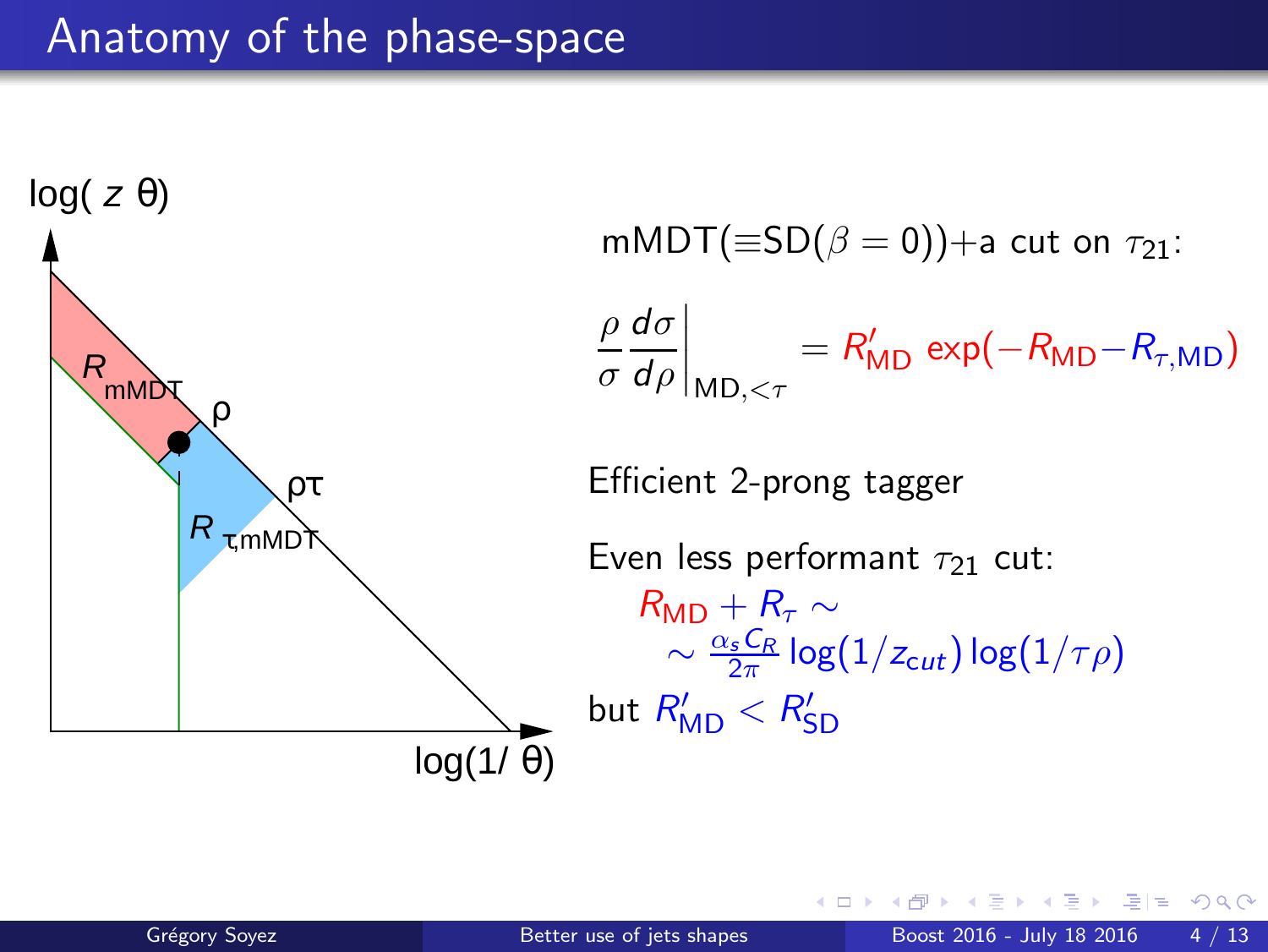![](_page_16_Figure_1.jpeg)

Combine the two effects:

- mMDT to get 2 prongs Use that for  $\rho$  and  $\tau_1$
- "Gentle" SD to reduce NP effect Use that for  $\tau_2$

$$
\tau_{21} = \frac{\tau_2(SD)}{\tau_1(mMDT)}
$$

 $QQQ$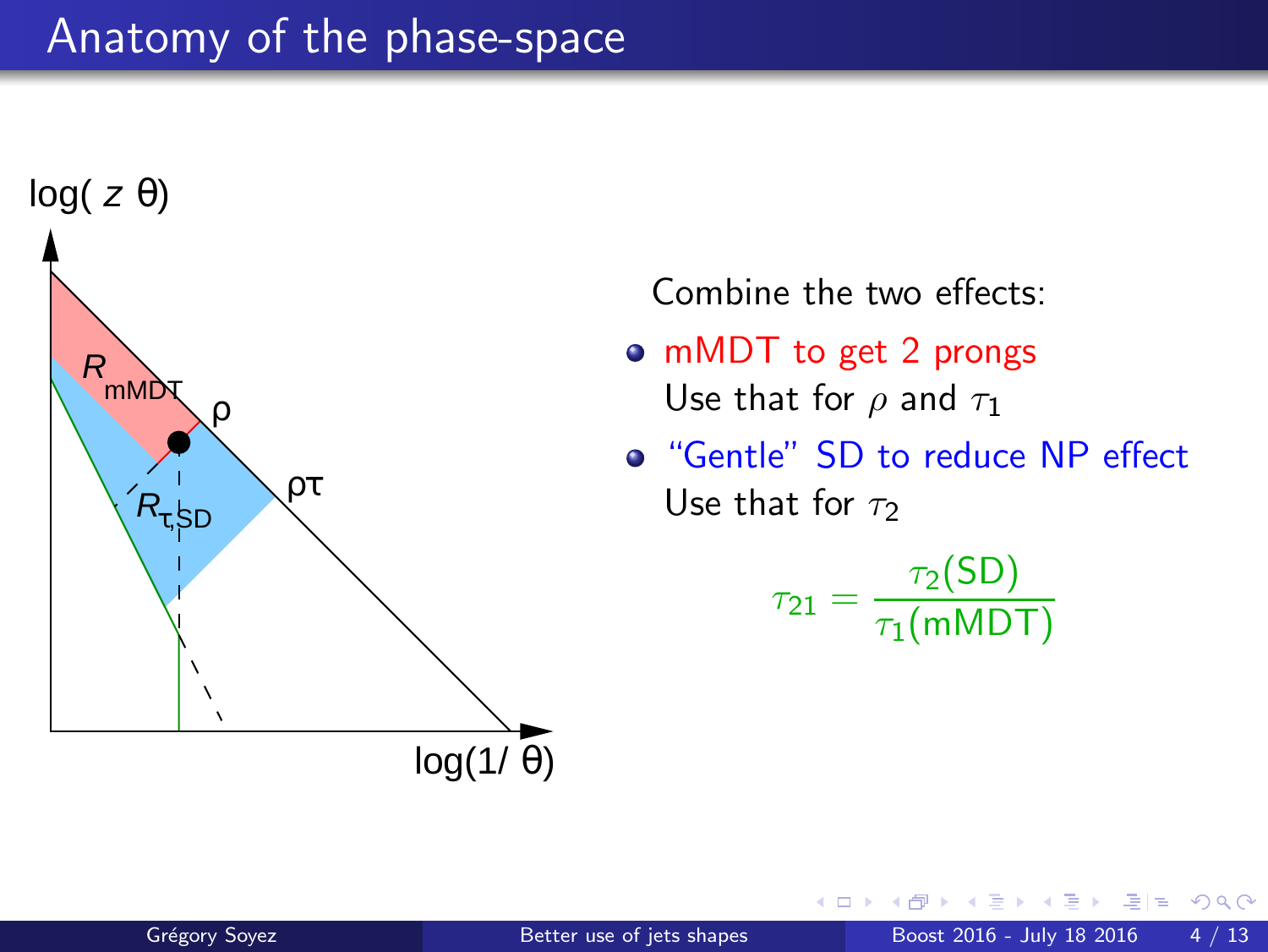![](_page_17_Figure_1.jpeg)

Jet mass with "only" SD:

ρ σ dσ dρ  $\Big|_{\mathsf{SD}, < \tau}$  $= R_{SD}' \exp(-R_{SD}-R_{\tau,SD})$ 

becomes our "mixed" case:

$$
\left. \frac{\rho}{\sigma} \frac{d\sigma}{d\rho} \right|_{\text{mix}, < \tau} = R'_{\text{MD}} \exp(-R_{\text{MD}} - R_{\tau, \text{SD}})
$$

Larger Sudakov comapred to MD

• Smaller pre-factor compared to SD

#### Gain in all cases

通信 めなべ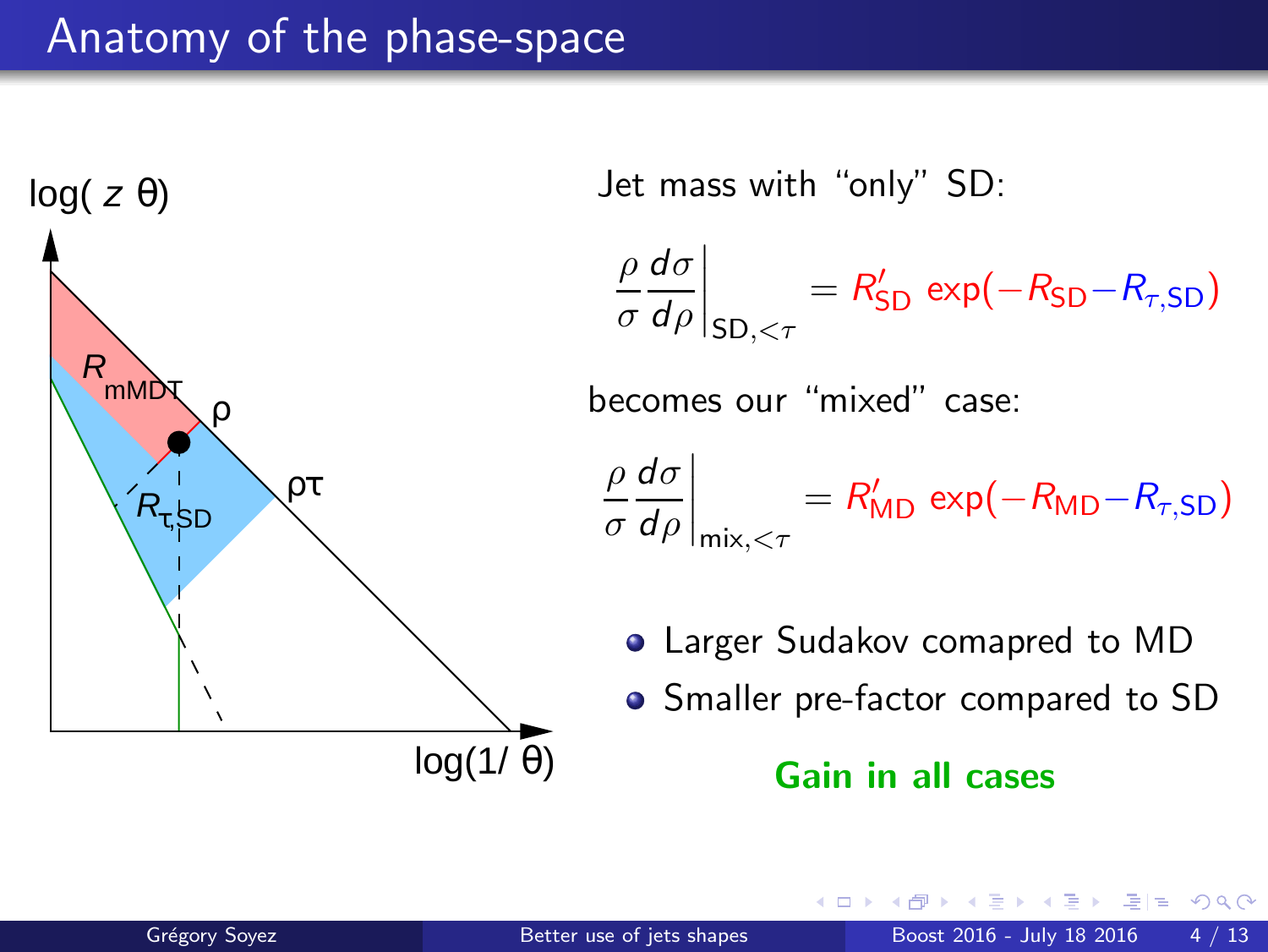![](_page_18_Picture_1.jpeg)

 $\leftarrow$ 

 $299$ 

÷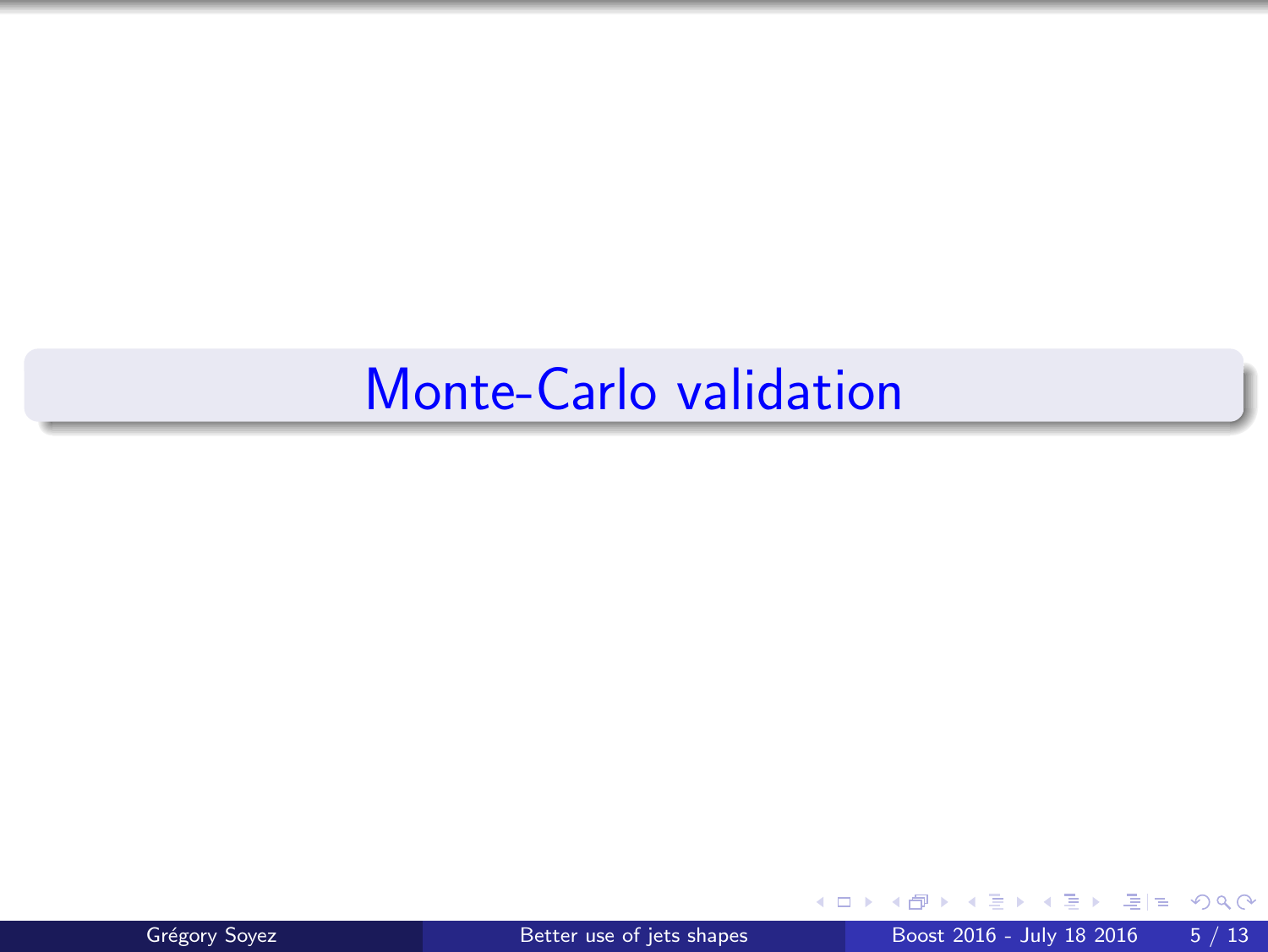Background rate

![](_page_19_Figure_2.jpeg)

![](_page_19_Figure_3.jpeg)

• "Mixed" case shows improvement

**•** Trade-off between performance and NP sensitivity

 $290$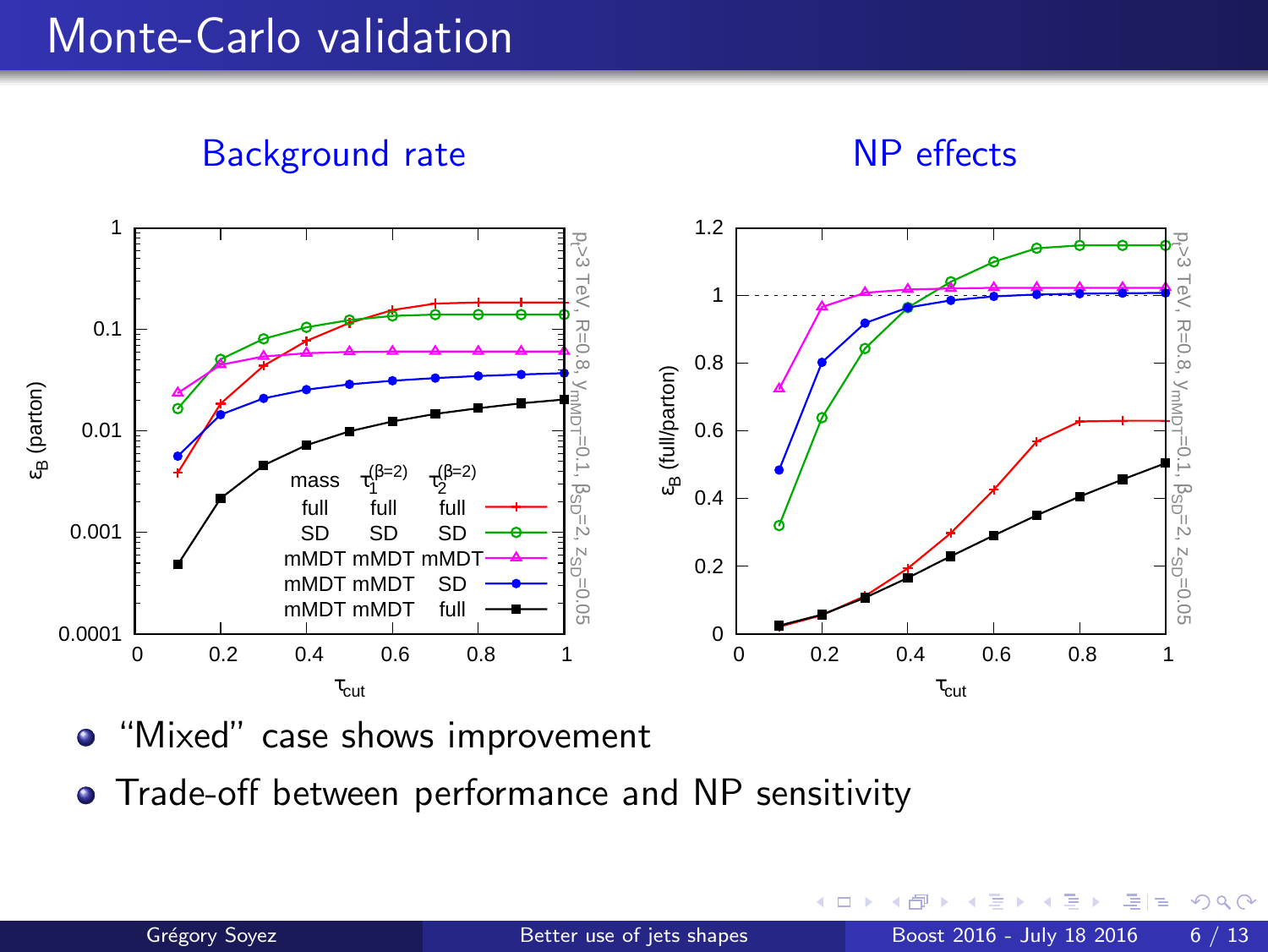![](_page_20_Figure_1.jpeg)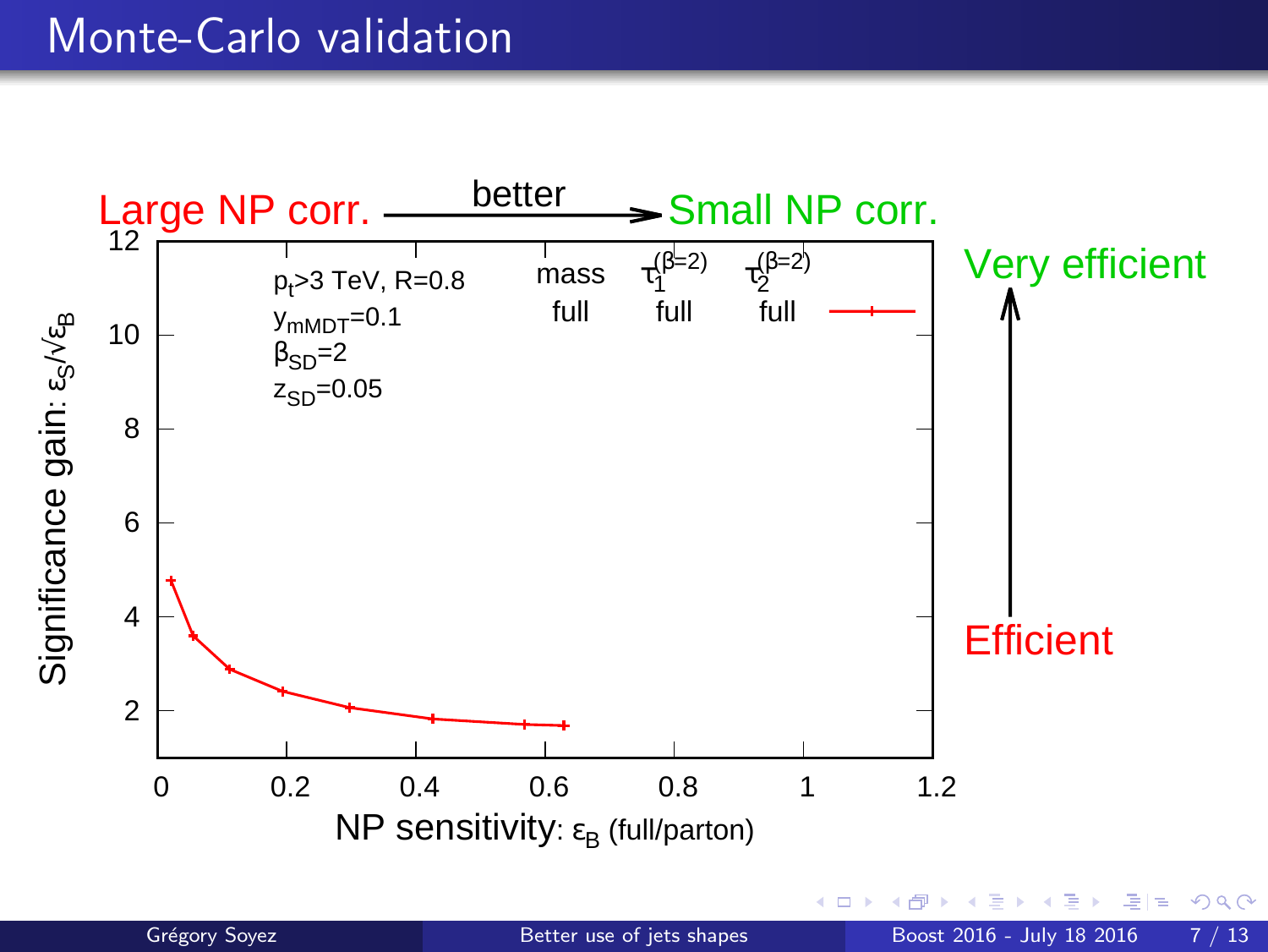![](_page_21_Figure_1.jpeg)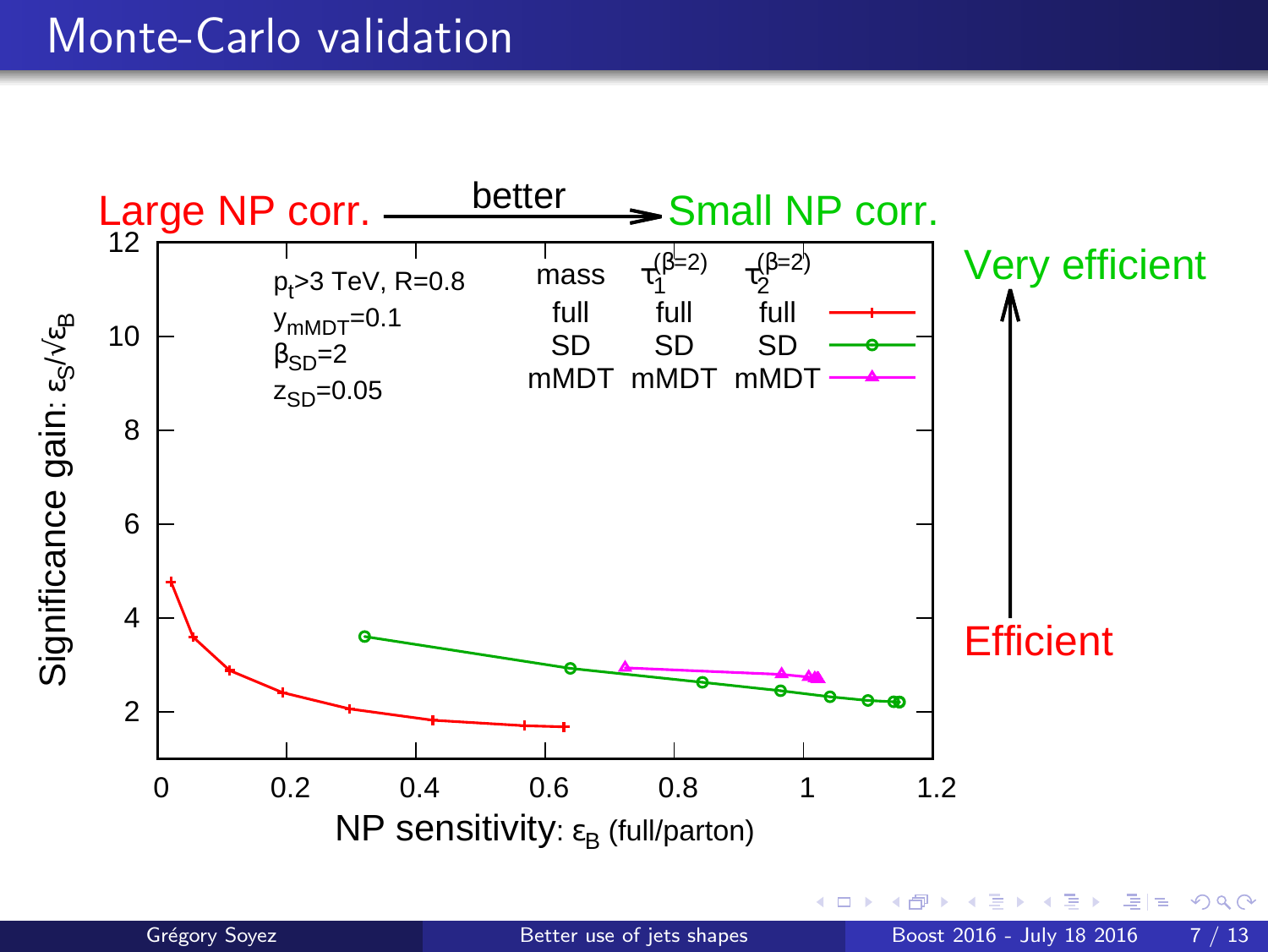![](_page_22_Figure_1.jpeg)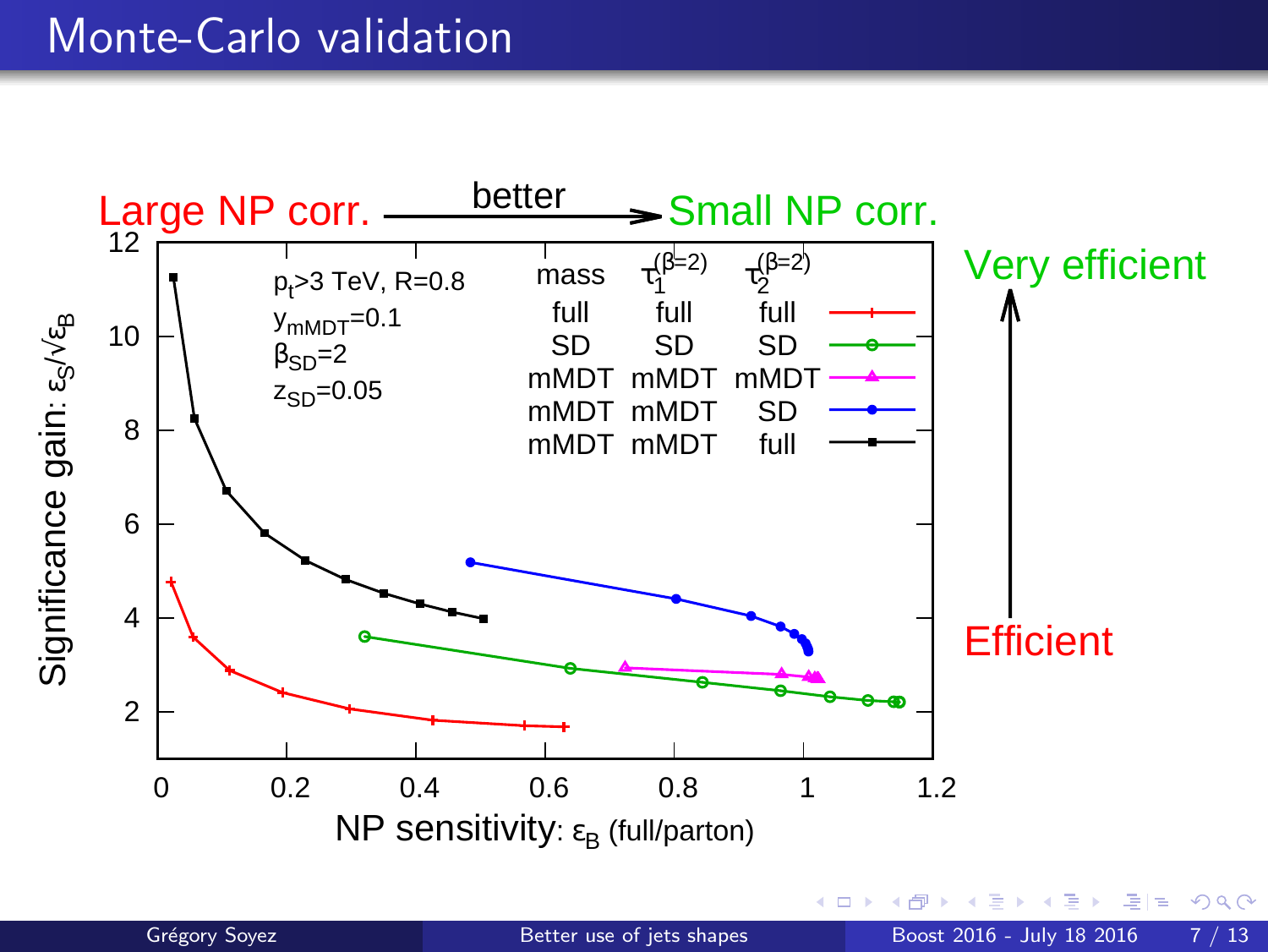# Towards a better analytic control

![](_page_23_Picture_1.jpeg)

 $\leftarrow$ 

 $QQ$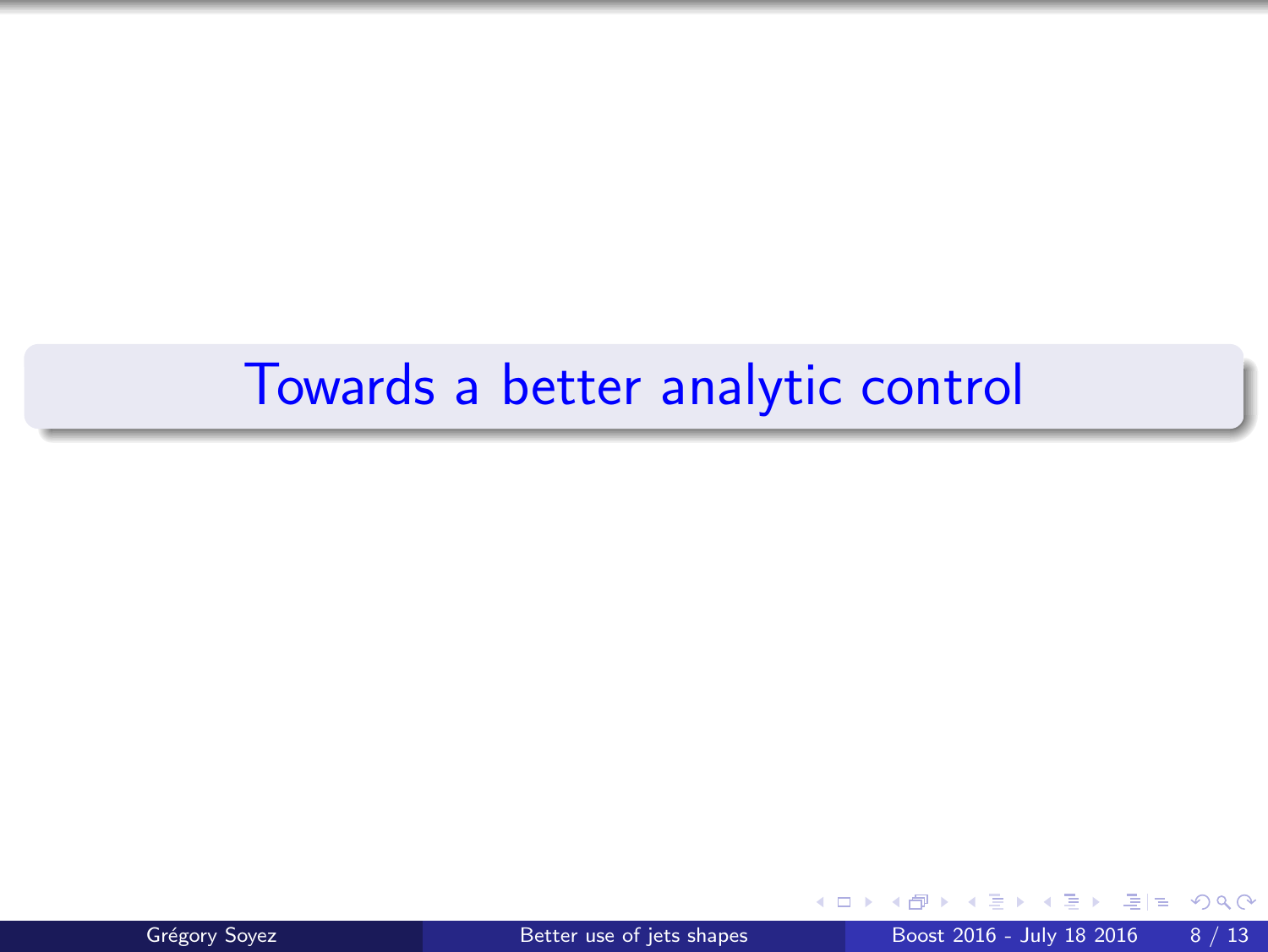Target accuracy:

- $\tau \ll 1$ : Include all double logs:  $\alpha_s^n(\log^2(1/\tau),\log(1/\tau)\log(1/\rho))^n$
- $\tau$  finite: Include leading logs of  $\rho$ :  $\alpha_s^n$  log $^n(1/\rho)f(\tau)$

 $QQQ$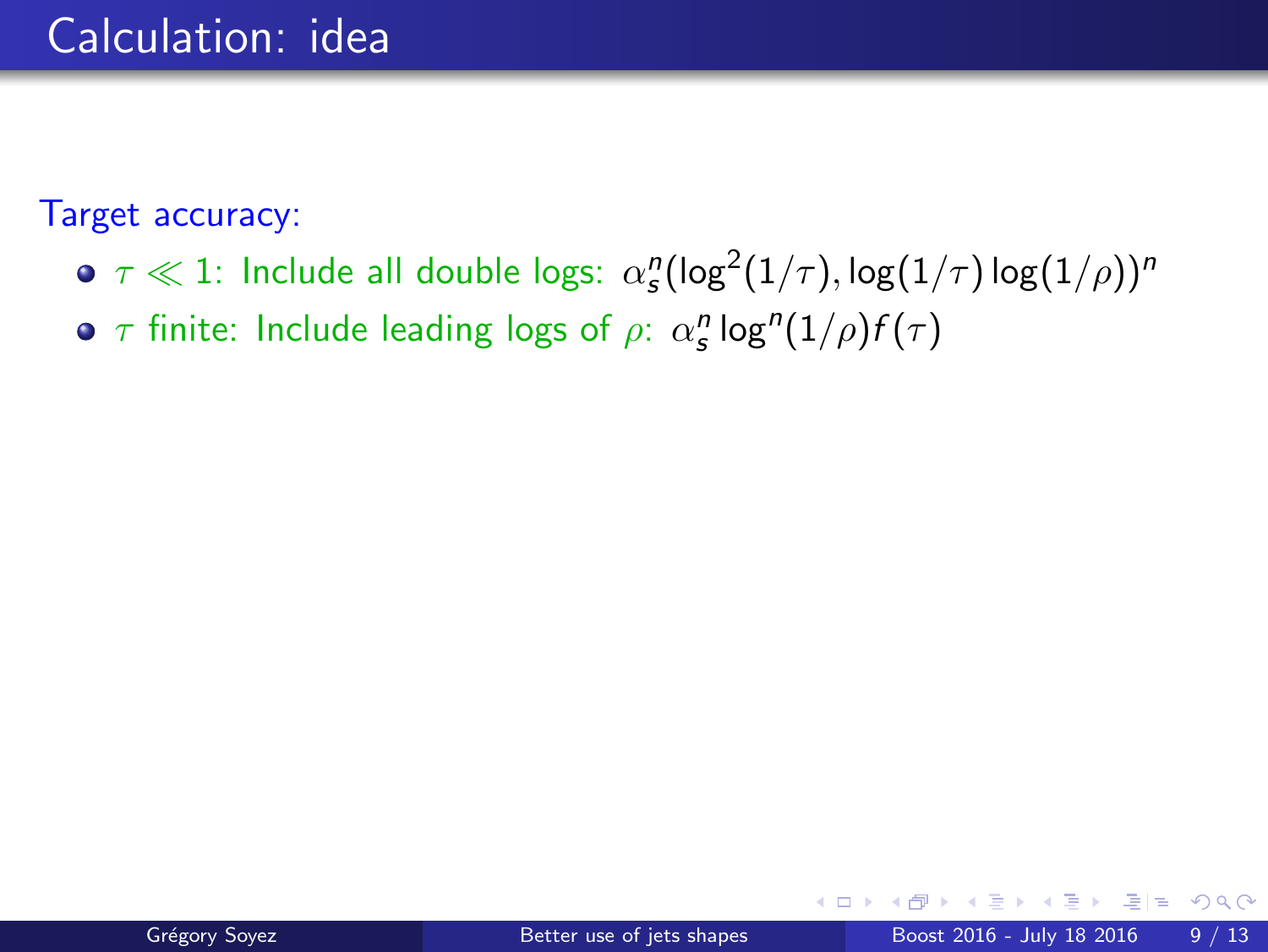Target accuracy:

- $\tau \ll 1$ : Include all double logs:  $\alpha_s^n(\log^2(1/\tau),\log(1/\tau)\log(1/\rho))^n$
- $\tau$  finite: Include leading logs of  $\rho$ :  $\alpha_s^n$  log $^n(1/\rho)f(\tau)$

Details:

- Start with  $\tau_{21}$  for the plain jet
- Consider *n* emissions  $(z_1, \theta_1), \ldots, (z_n, \theta_n)$

= Nar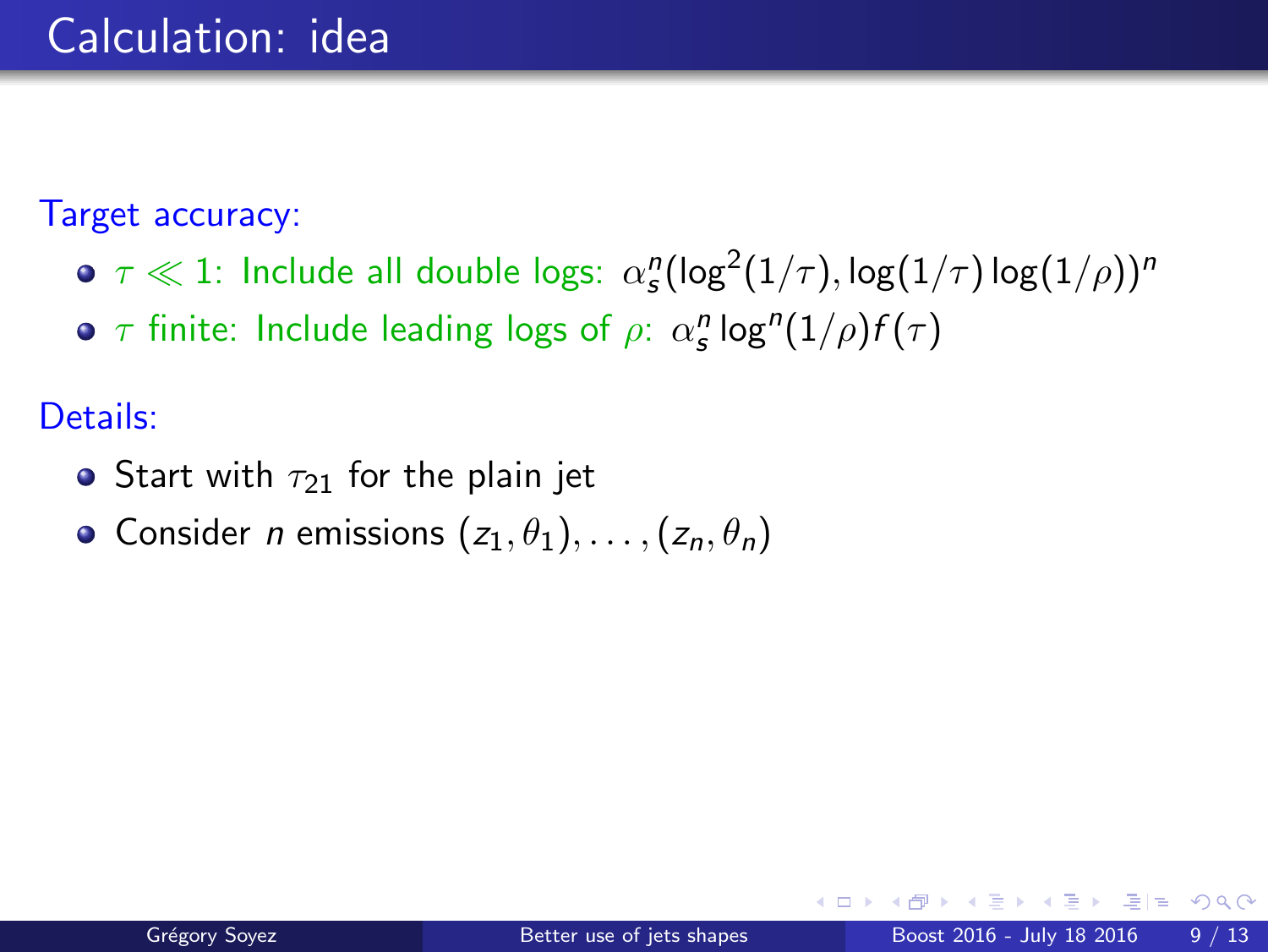Target accuracy:

- $\tau \ll 1$ : Include all double logs:  $\alpha_s^n(\log^2(1/\tau),\log(1/\tau)\log(1/\rho))^n$
- $\tau$  finite: Include leading logs of  $\rho$ :  $\alpha_s^n$  log $^n(1/\rho)f(\tau)$

Details:

- Start with  $\tau_{21}$  for the plain jet
- Consider *n* emissions  $(z_1, \theta_1), \ldots, (z_n, \theta_n)$

At this accuracy, we have (thanks to  $\beta = 2$  and axes choice)

\n- • 
$$
\rho = \tau_1 = \sum_{i=1}^{n} z_i \theta_i^2
$$
\n- •  $\tau_2 = \tau_1 - \max\{z_i \theta_i^2\}$  (min or gen- $k_t$  axes)
\n

 $\Omega$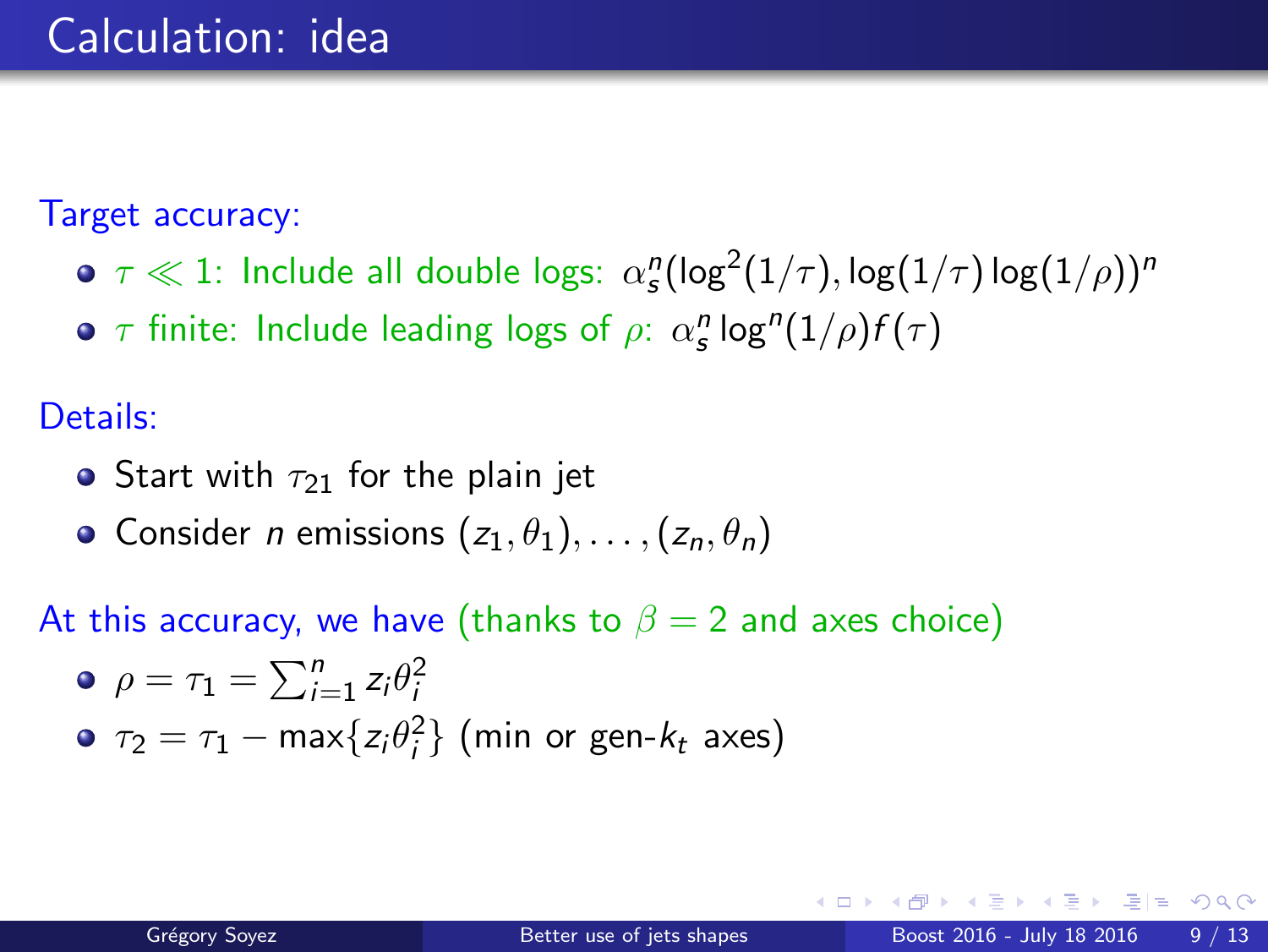# Calculation: method

Start from multiple-emissions assuming "emission 1 most massive"

$$
\frac{\rho\tau}{\sigma}\frac{d^2\sigma}{d\rho d\tau} = \lim_{\epsilon \to 0} \exp\left[-\int_{z\theta^2>\epsilon}^1 \frac{d\theta^2}{\theta^2} P(z)dz \frac{\alpha_s(z\theta)}{2\pi}\right] \sum_{n=2}^\infty \frac{1}{(n-1)!}
$$

$$
\prod_{i=1}^n \int_{z_i\theta_i^2>\epsilon}^1 \frac{d\theta_i^2}{\theta_i^2} P(z_i)dz_i \frac{\alpha_s(z_i\theta_i)}{2\pi} \prod_{i=2}^n \Theta(z_i\theta_i^2 < z_1\theta_1^2)
$$

$$
\rho\delta(\rho - \sum_{i=1}^n z_i\theta_i^2) \tau\delta(\tau - \sum_{i=2}^n z_i\theta_i^2) \sum_{i=1}^n z_i\theta_1^2)
$$

- Virtual corrections
- Real emissions phase-space (with "1" most massive)
- **Constraints on mass and**  $\tau$

 $E|E$  narry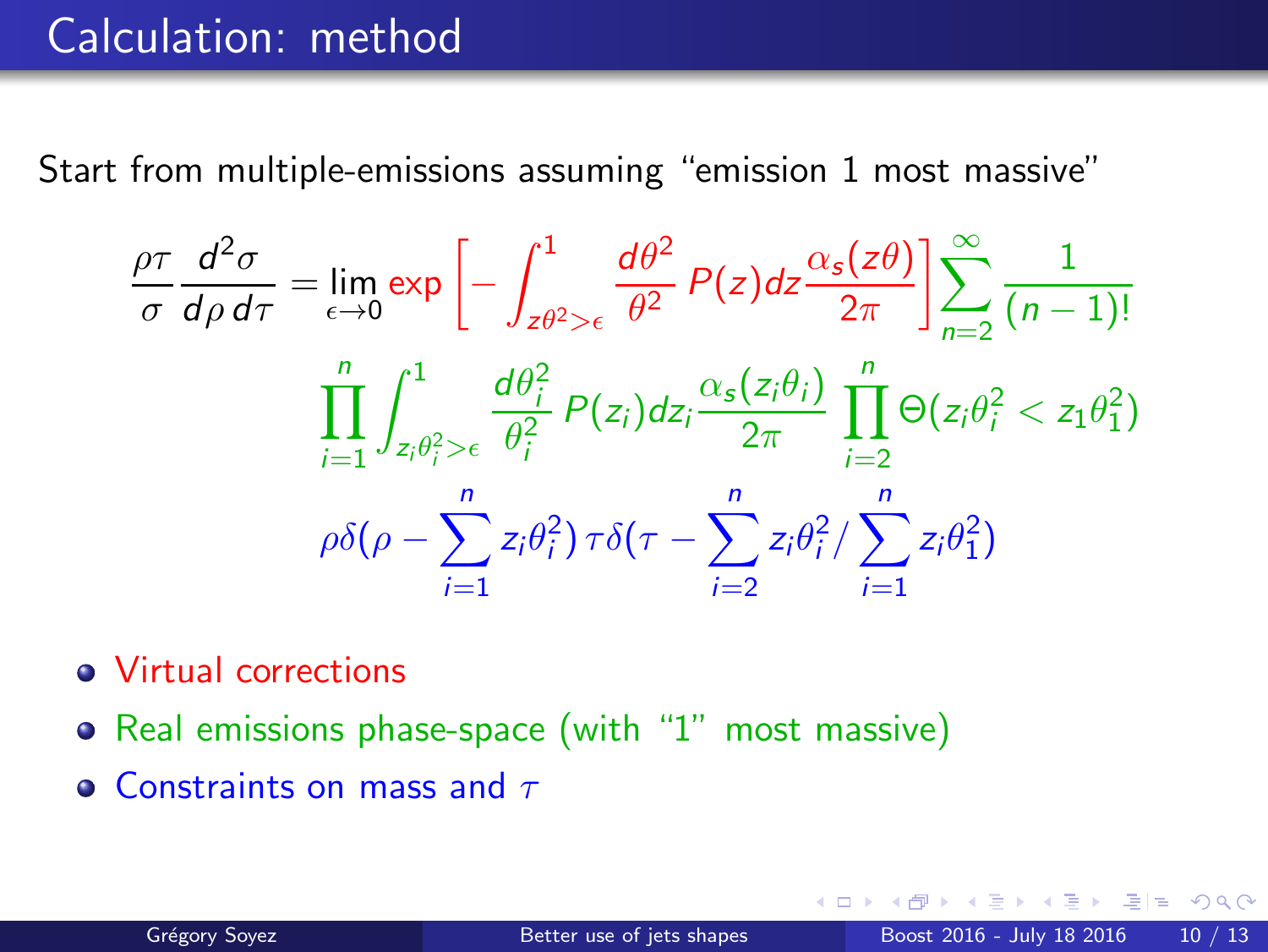### Calculation: method

Only depends on  $\rho_i = z_i \theta_i^2$  (thanks to  $\beta = 2$ )

$$
\frac{\rho\tau}{\sigma}\frac{d^2\sigma}{d\rho d\tau} = \lim_{\epsilon \to 0} \exp\left[-\int_{\epsilon}^{1} \frac{d\tilde{\rho}}{\tilde{\rho}} R'(\tilde{\rho})\right] \sum_{n=2}^{\infty} \frac{1}{(n-1)!}
$$

$$
\prod_{i=1}^{n} \int_{\epsilon}^{1} \frac{d\rho_i}{\rho_i} R'(\rho_i) \prod_{i=2}^{n} \Theta(\rho_i < \rho_1)
$$

$$
\rho \delta(\rho - \sum_{i=1}^{n} \rho_i) \tau \delta(\tau - \sum_{i=2}^{n} \rho_i / \sum_{i=1}^{n} \rho_1)
$$

 $R'(\rho) = \int \frac{d\theta^2}{\theta^2}$  $\frac{d\theta^2}{\theta^2}$   $P(z)$ dz $\frac{\alpha_s(z\theta)}{2\pi}$   $\rho\delta(\rho-z\theta^2)\sim \alpha_s\log(1/\rho)$ **•** Easily written for SoftDrop (use  $R = R_{SD}$  instead of  $R = R_m$ )

 $E|E$   $\Omega$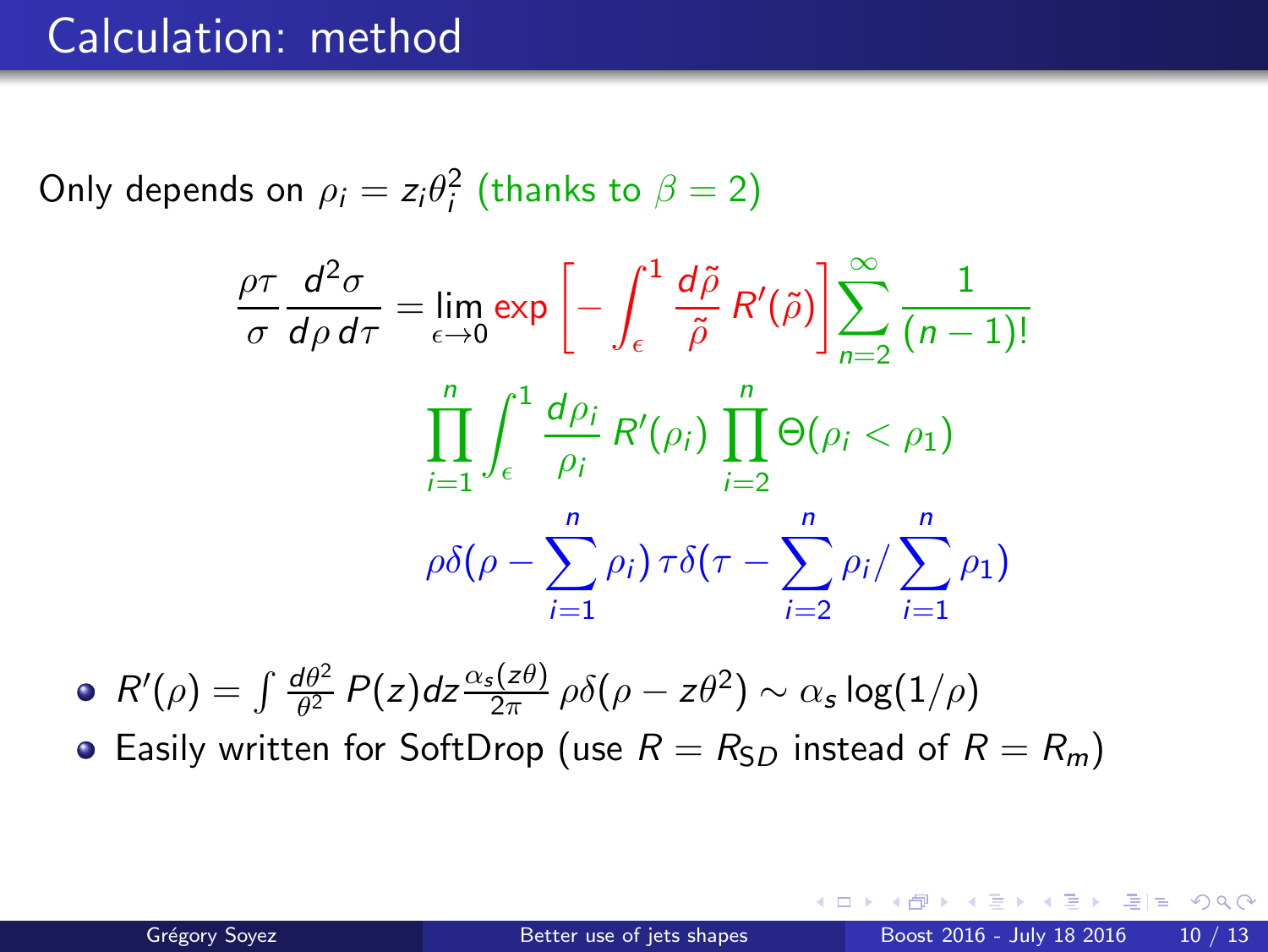# Calculation: method

After "CEASAR-like" manipulations:

$$
\frac{\rho\tau}{\sigma}\frac{d^2\sigma}{d\rho d\tau}\stackrel{\tau\leq 1/2}{=} \frac{e^{-R(\rho\tau)-\gamma_E R'(\rho\tau)}}{\Gamma(R'(\rho\tau))}\frac{R'((1-\tau)\rho)}{1-\tau}
$$
\n
$$
\frac{\tau\geq 1/2}{\Gamma(R'(\rho(1-\tau))-\gamma_E R'(\rho(1-\tau))}\frac{R'((1-\tau)\rho)}{1-\tau}
$$
\n
$$
\times \frac{\tau}{1-\tau}f_{ME}\left(\frac{\tau}{1-\tau},R'(\rho(1-\tau))\right)
$$

• Constraints give 
$$
\rho_1 = (1 - \tau)\rho
$$
,  $\sum_{i=2}^{n} \rho_i = \rho\tau$ 

 $\sigma \tau = 1/2$  is the limit at which we need more than 2 emissions with

$$
\frac{e^{-\gamma_E R'}}{\Gamma(R')}f_{\mathsf{ME}}(x,R')=\lim_{\varepsilon\to 0}\sum_{n=1}^\infty\frac{R'^n}{n!}\prod_{i=1}^n\int_\varepsilon^1\frac{dx_i}{x_i}\,e^{-R'\log(1/\varepsilon)}\delta\big(x-\sum_{i=1}^n x_i\big),
$$

4 D F

重目 のへぐ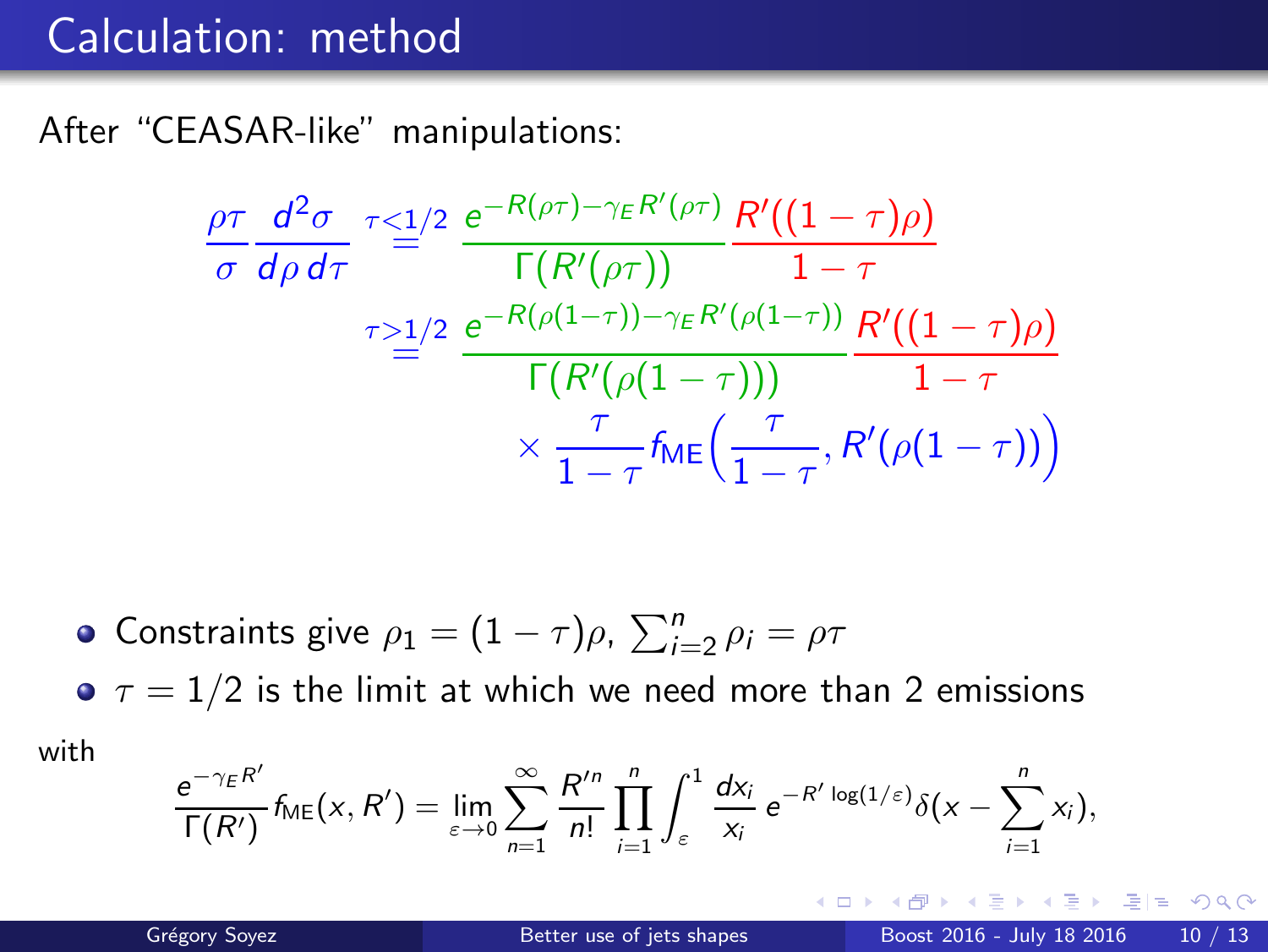![](_page_30_Figure_1.jpeg)

- Uncertainty band: Vary between  $\rho$ ,  $\rho/2$  and  $2\rho$
- 1 +  $\mathcal{O}(\alpha_s)$  normalisation
- $\bullet$  Small- $\tau$  behaviour well reproduced

つへへ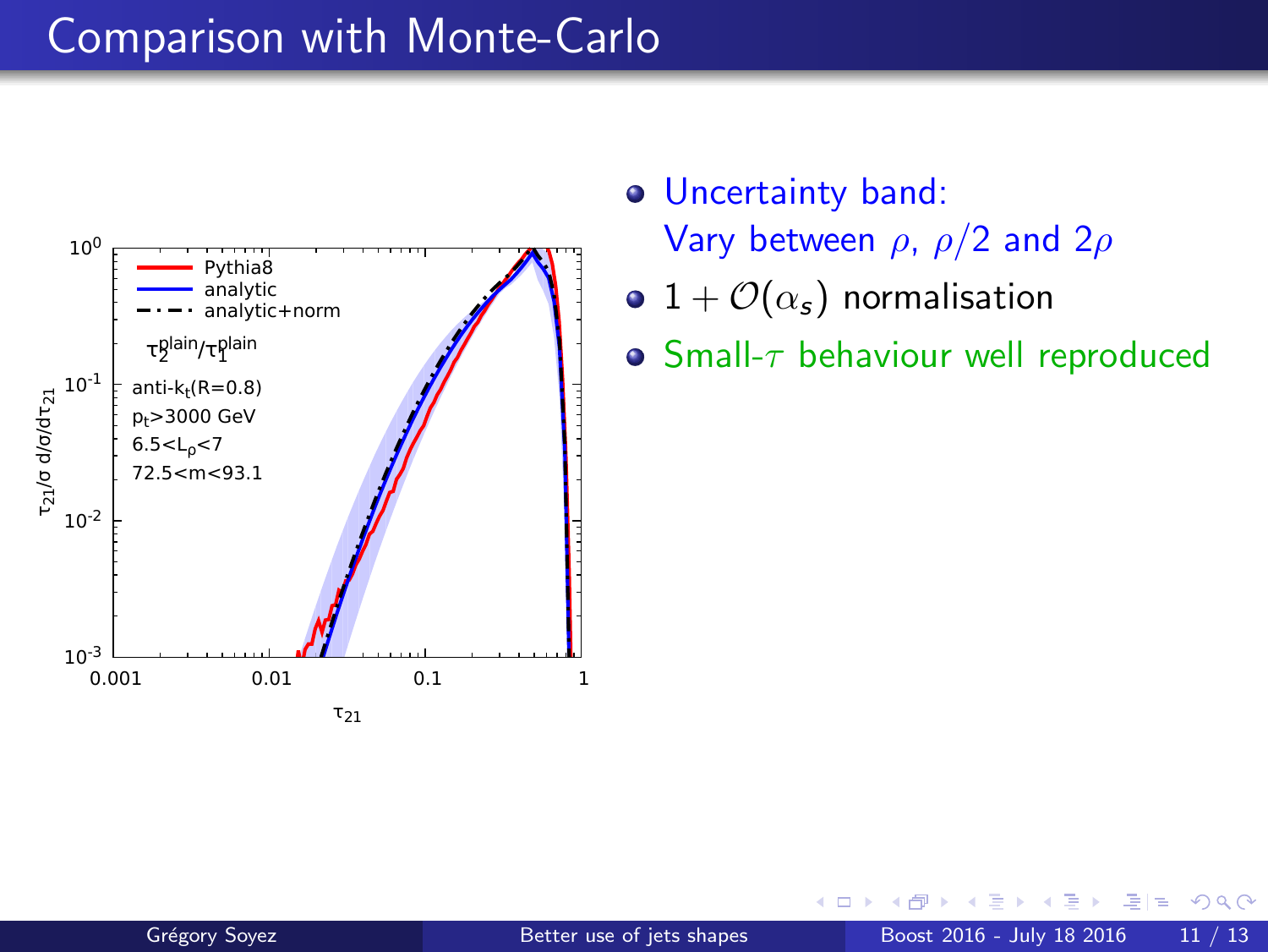![](_page_31_Figure_1.jpeg)

- Uncertainty band: Vary between  $\rho$ ,  $\rho/2$  and  $2\rho$
- $\bullet$  1 +  $\mathcal{O}(\alpha_s)$  normalisation
- Small- $\tau$  behaviour well reproduced
- **•** Good overall description
- **o** Kinks
	- ►  $1/2$ :  $\tau > \frac{1}{2}$  requires  $\geq 3$  emissions Smeared by subleading effects
	- $\triangleright$  0.34: Start of 2ndary emissions Exact position subleading

 $QQ$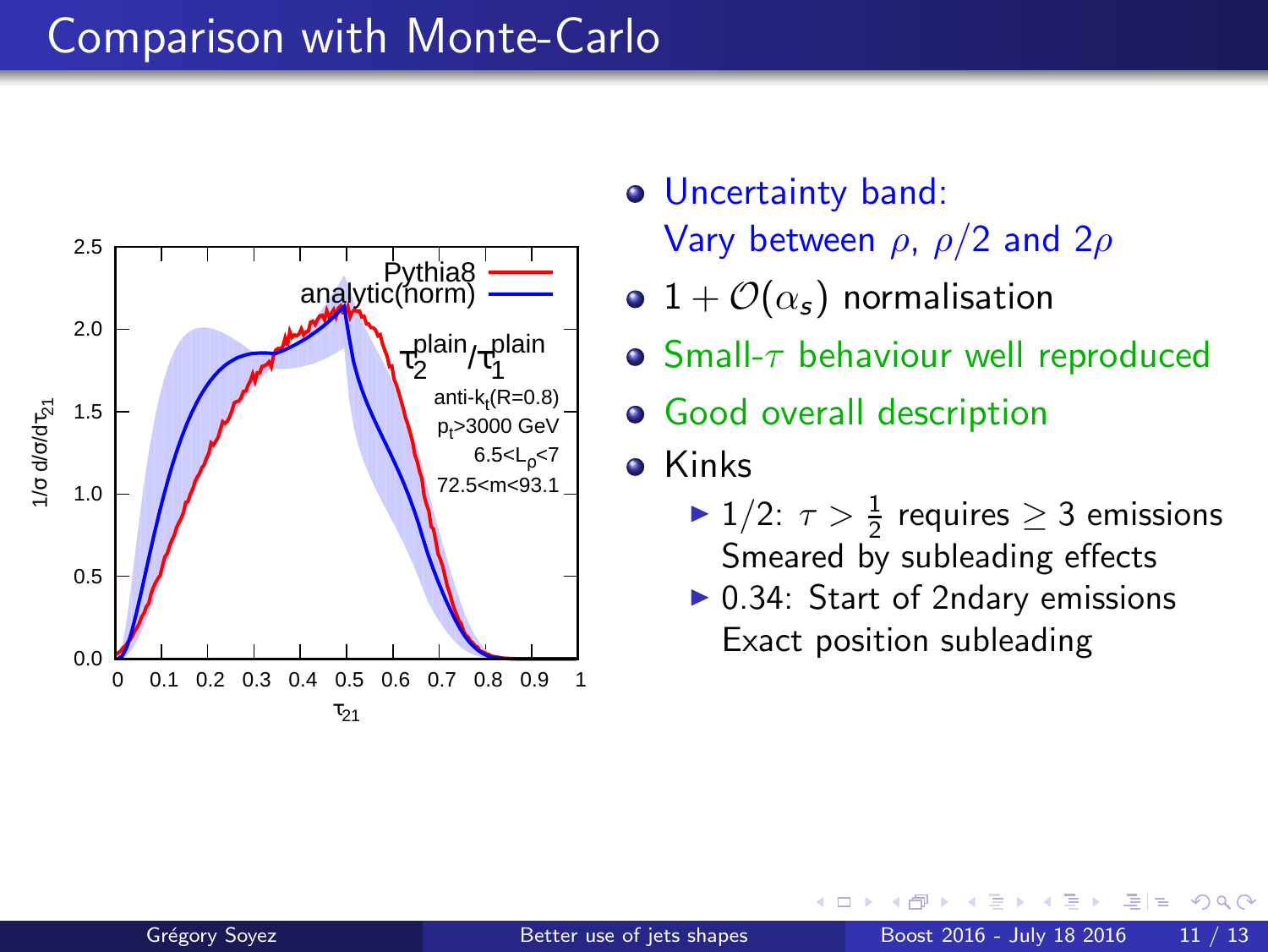![](_page_32_Figure_1.jpeg)

- Uncertainty band: Vary between  $\rho$ ,  $\rho/2$  and  $2\rho$
- $\bullet$  1 +  $\mathcal{O}(\alpha_s)$  normalisation
- $\bullet$  Small- $\tau$  behaviour well reproduced
- **•** Good overall description
- **o** Kinks
	- ►  $1/2$ :  $\tau > \frac{1}{2}$  requires  $\geq 3$  emissions Smeared by subleading effects
	- $\triangleright$  0.34: Start of 2ndary emissions Exact position subleading
- Works also with grooming

つへへ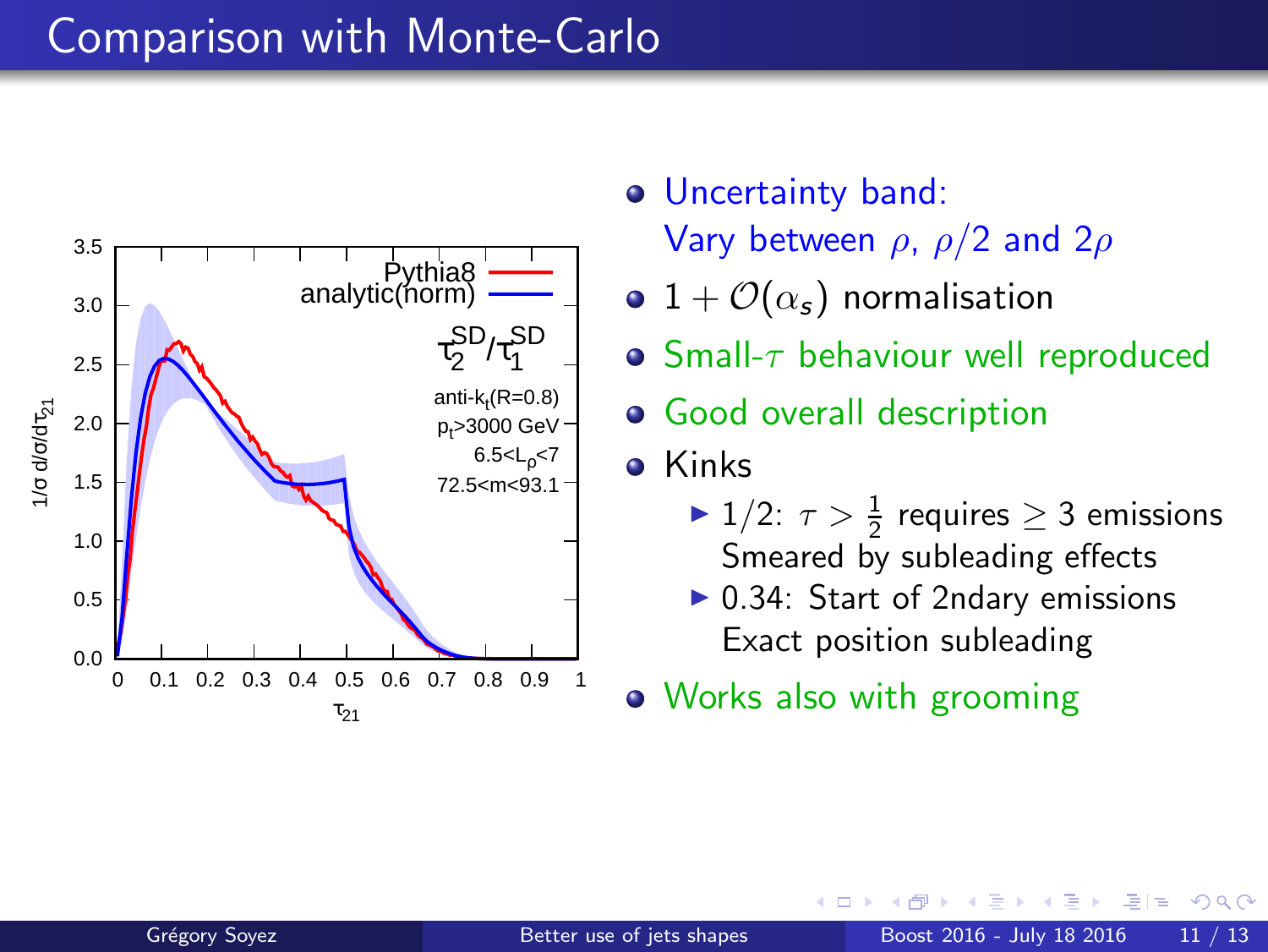![](_page_33_Figure_1.jpeg)

- Uncertainty band: Vary between  $\rho$ ,  $\rho/2$  and  $2\rho$
- $\bullet$  1 +  $\mathcal{O}(\alpha_s)$  normalisation
- Small- $\tau$  behaviour well reproduced
- **•** Good overall description
- **o** Kinks
	- ►  $1/2$ :  $\tau > \frac{1}{2}$  requires  $\geq 3$  emissions Smeared by subleading effects
	- $\triangleright$  0.34: Start of 2ndary emissions Exact position subleading
- Works also with grooming
- Similar also for "mixed" (mMDT+SD)

 $\Omega$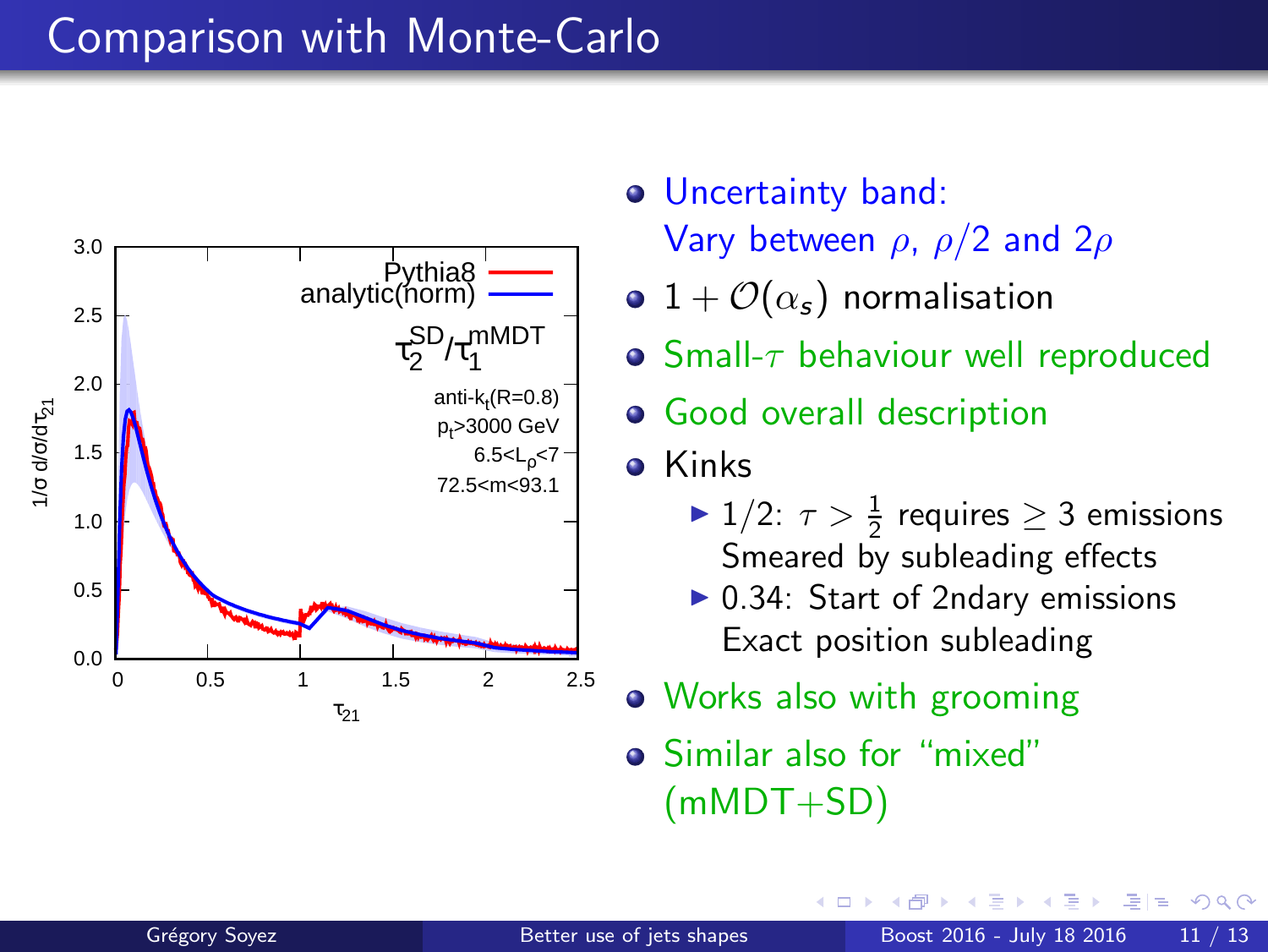#### More generic cases

#### $\bullet$   $\beta = 1$ :

- Two different orderings (mass and  $k_t$ )
- $\bullet$  but  $k_t$  ordering has simplifications
- Preliminary results on the way
- More complex: 3 "numerical" integrations instead of 1

4 **ED** 

 $E|E$  narry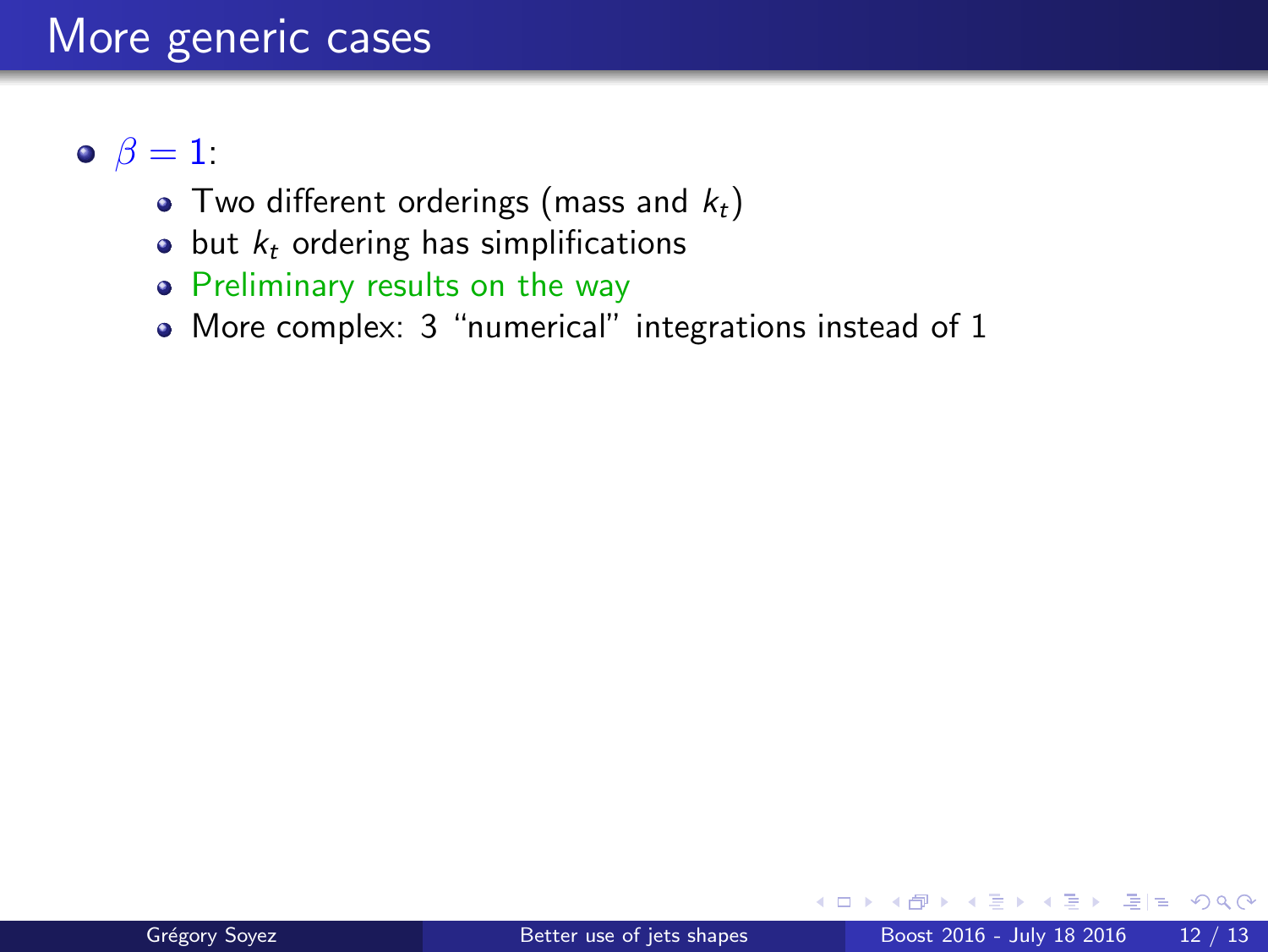#### More generic cases

#### $\bullet$   $\beta = 1$ :

- Two different orderings (mass and  $k_t$ )
- $\bullet$  but  $k_t$  ordering has simplifications
- Preliminary results on the way
- More complex: 3 "numerical" integrations instead of 1

#### • Different axes choices:

- Again two different orderings to consider
- Expected to be doable in a similar fashion

ミミ りすい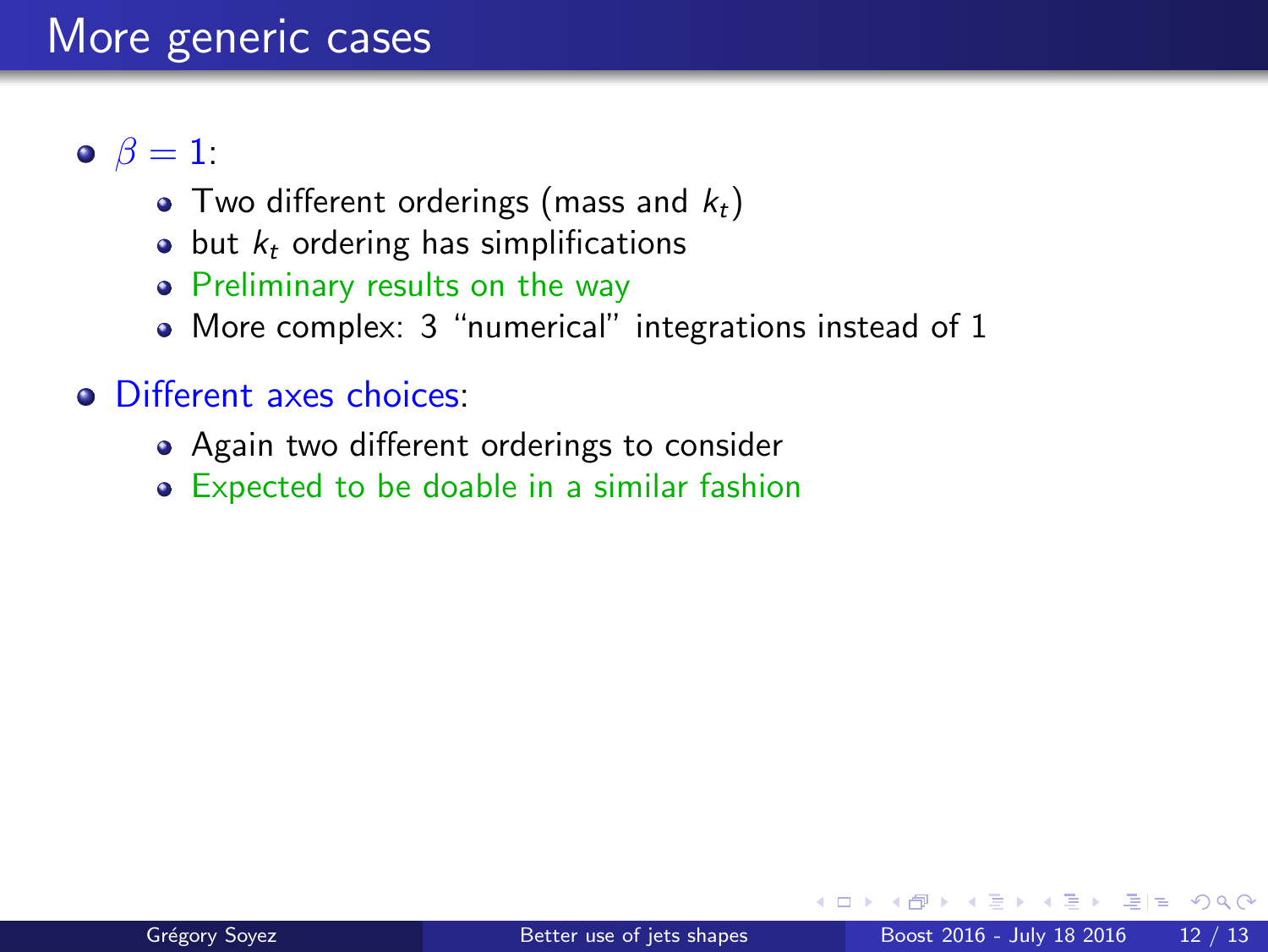#### $\bullet$   $\beta = 1$ :

- Two different orderings (mass and  $k_t$ )
- $\bullet$  but  $k_t$  ordering has simplifications
- Preliminary results on the way
- More complex: 3 "numerical" integrations instead of 1

#### **O** Different axes choices:

- Again two different orderings to consider
- Expected to be doable in a similar fashion

#### Energy Correlation Functions:

- Also consider computing  $e_2$  and  $e_3$  on different jets
- Again two different orderings to consider ( $z\theta^2$  and  $z\theta^4)$
- Preliminary results to be validated (4 "numerical" integrations instead of 1)
- Interesting to compare with SCET results (also conceptually)

 $F = \Omega Q$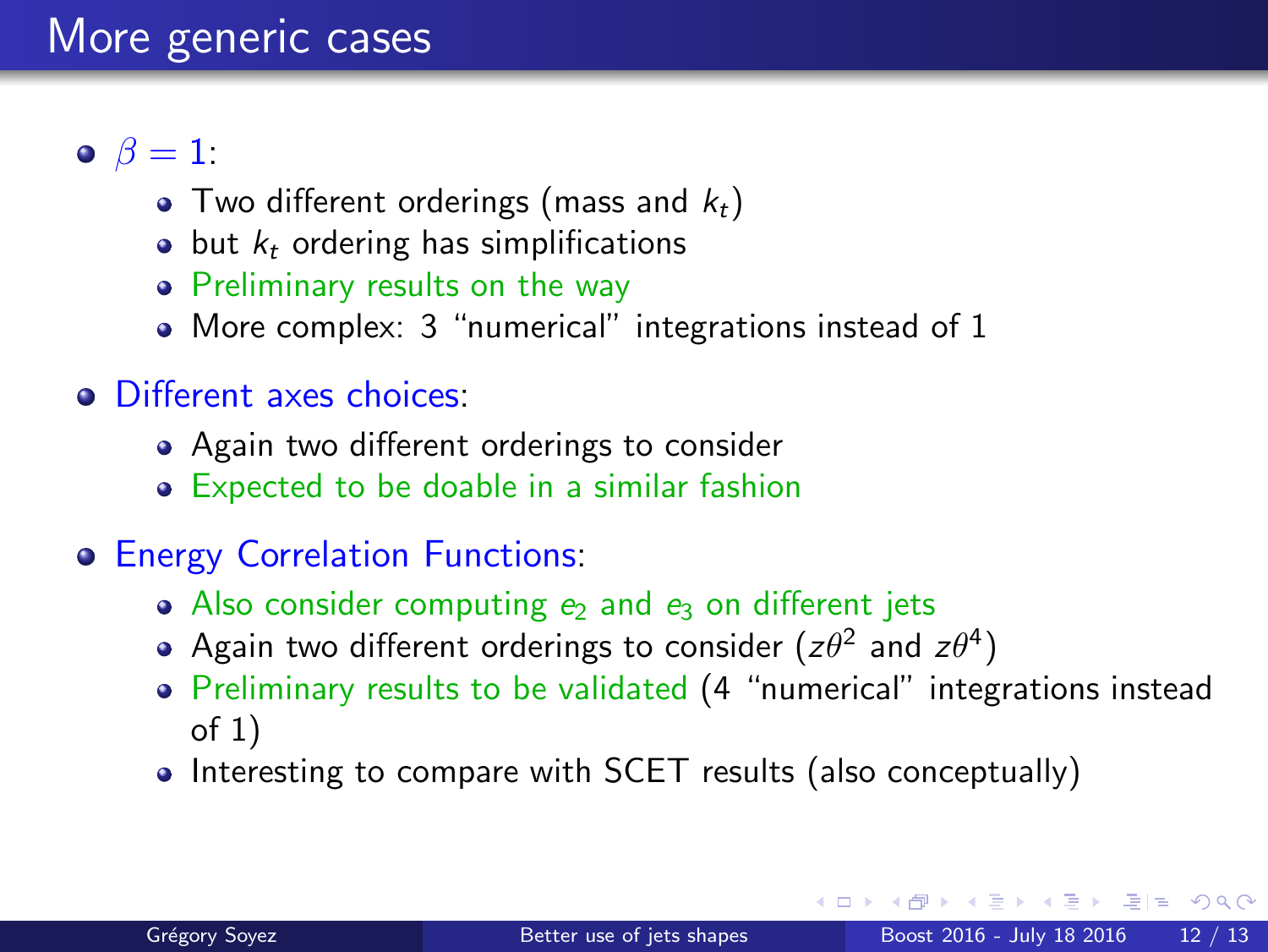#### $\bullet$   $\beta = 1$ :

- Two different orderings (mass and  $k_t$ )
- $\bullet$  but  $k_t$  ordering has simplifications
- Preliminary results on the way
- More complex: 3 "numerical" integrations instead of 1

#### **O** Different axes choices:

- Again two different orderings to consider
- Expected to be doable in a similar fashion

#### Energy Correlation Functions:

- Also consider computing  $e_2$  and  $e_3$  on different jets
- Again two different orderings to consider (z $\theta^2$  and z $\theta^4)$
- Preliminary results to be validated (4 "numerical" integrations instead of 1)
- Interesting to compare with SCET results (also conceptually)
- $\bullet$   $\tau_{32}$ : extends almost straightforwardly for  $\beta = 2$

E H K E H E H A Q O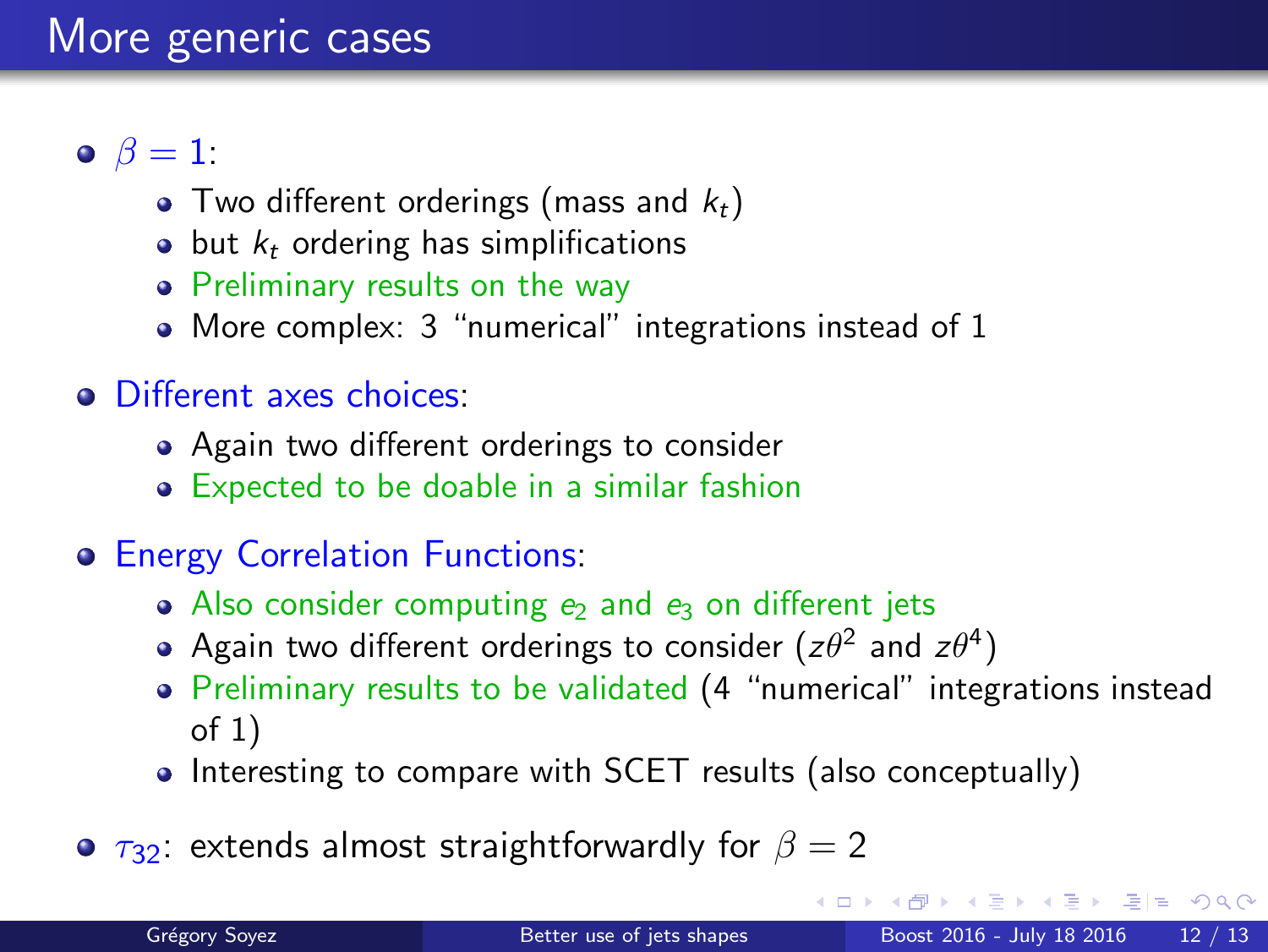#### <span id="page-38-0"></span>This talk

- Combination of tagging, shape constraint (and grooming) based on first-principle understanding
- **•** generic method to compute jet shape distributions easier for  $\tau_{21}^{(\beta=2)}$ 21

#### Future plans

- Finalise  $\tau_{21}^{(\beta=1)}$  and  $D_2$
- Match to fixed order (also for signal)
- Parameter optimisation based on analytic calcualtions

通信 めなべ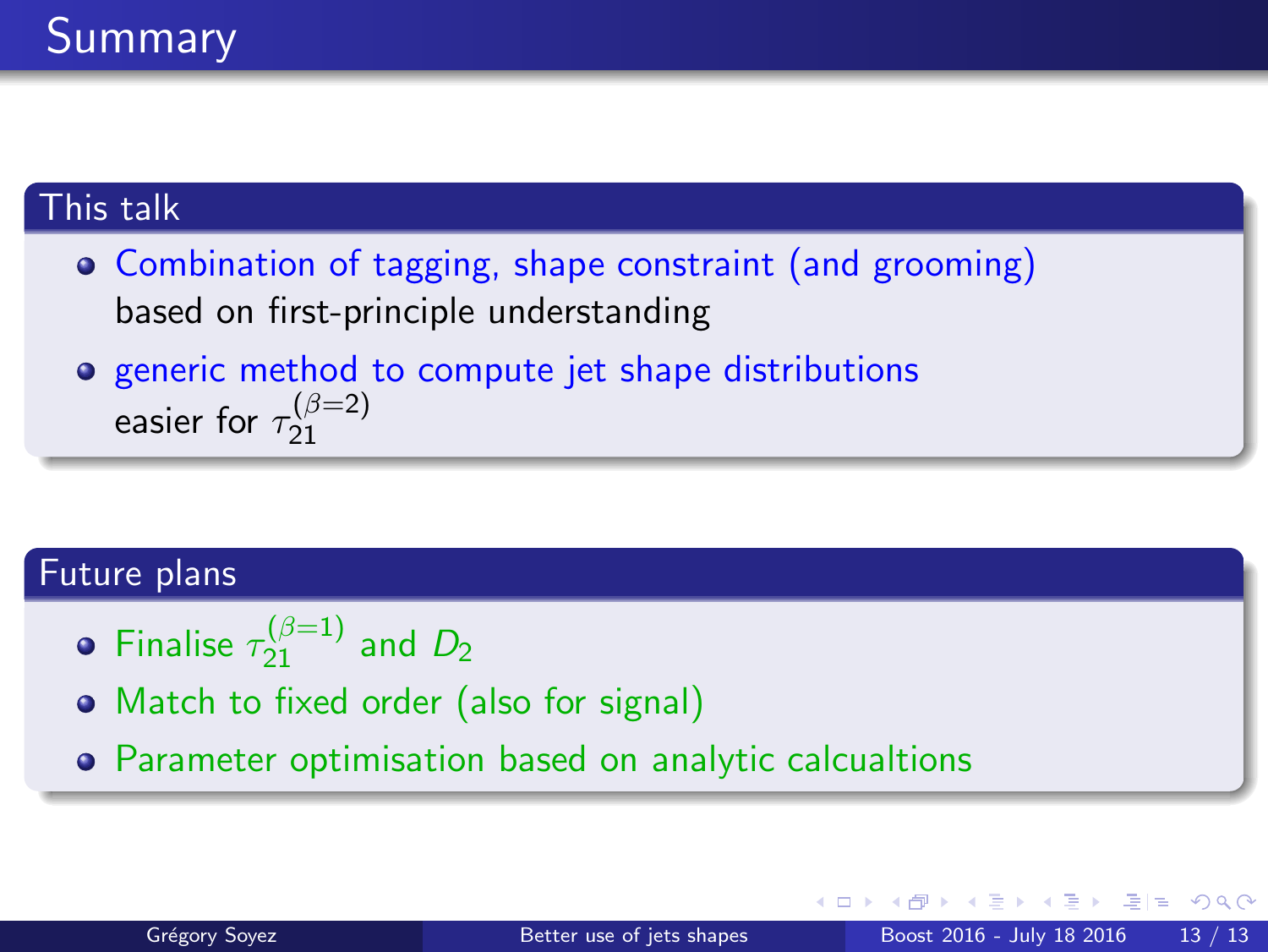<span id="page-39-0"></span>Average  $\tau$ 

![](_page_39_Figure_1.jpeg)

 $\leftarrow$ 

 $290$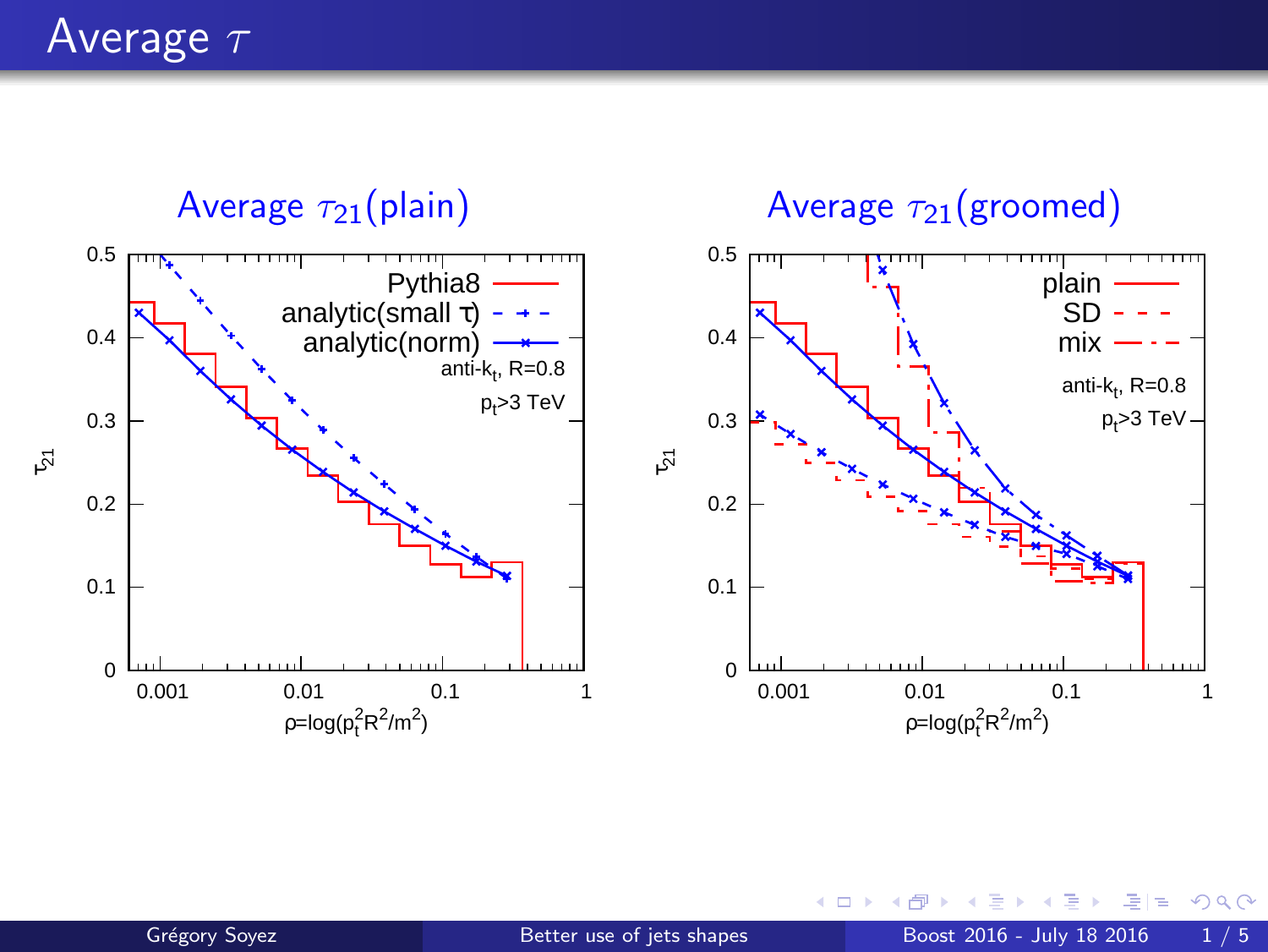#### Axes dependence

![](_page_40_Figure_1.jpeg)

4 0 8

 $2Q$ 

÷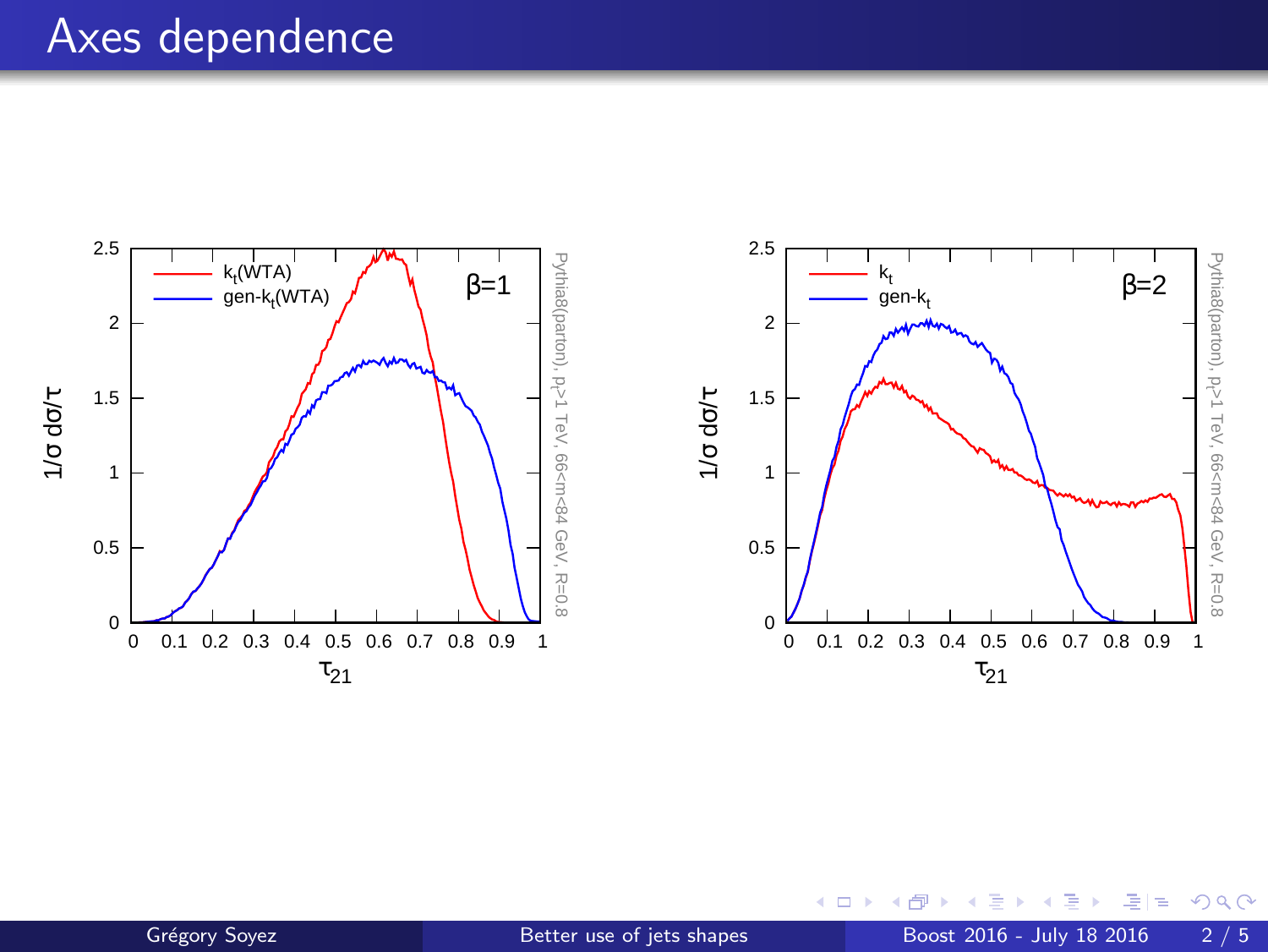Start from multiple-emissions assuming "emission 1 most massive"

$$
\frac{\rho\tau}{\sigma}\frac{d^2\sigma}{d\rho d\tau} = \lim_{\epsilon \to 0} \exp\left[-\int_{z\theta^2>\epsilon}^1 \frac{d\theta^2}{\theta^2} P(z)dz \frac{\alpha_s(z\theta)}{2\pi}\right] \sum_{n=2}^\infty \frac{1}{(n-1)!}
$$

$$
\prod_{i=1}^n \int_{z_i\theta_i^2>\epsilon}^1 \frac{d\theta_i^2}{\theta_i^2} P(z_i)dz_i \frac{\alpha_s(z_i\theta_i)}{2\pi} \prod_{i=2}^n \Theta(z_i\theta_i^2 < z_1\theta_1^2)
$$

$$
\rho\delta(\rho - \sum_{i=1}^n z_i\theta_i^2) \tau\delta(\tau - \sum_{i=2}^n z_i\theta_i^2) \sum_{i=1}^n z_i\theta_1^2)
$$

- Virtual corrections
- Real emissions phase-space (with "1" most massive)
- **Constraints on mass and**  $\tau$

 $= \Omega Q$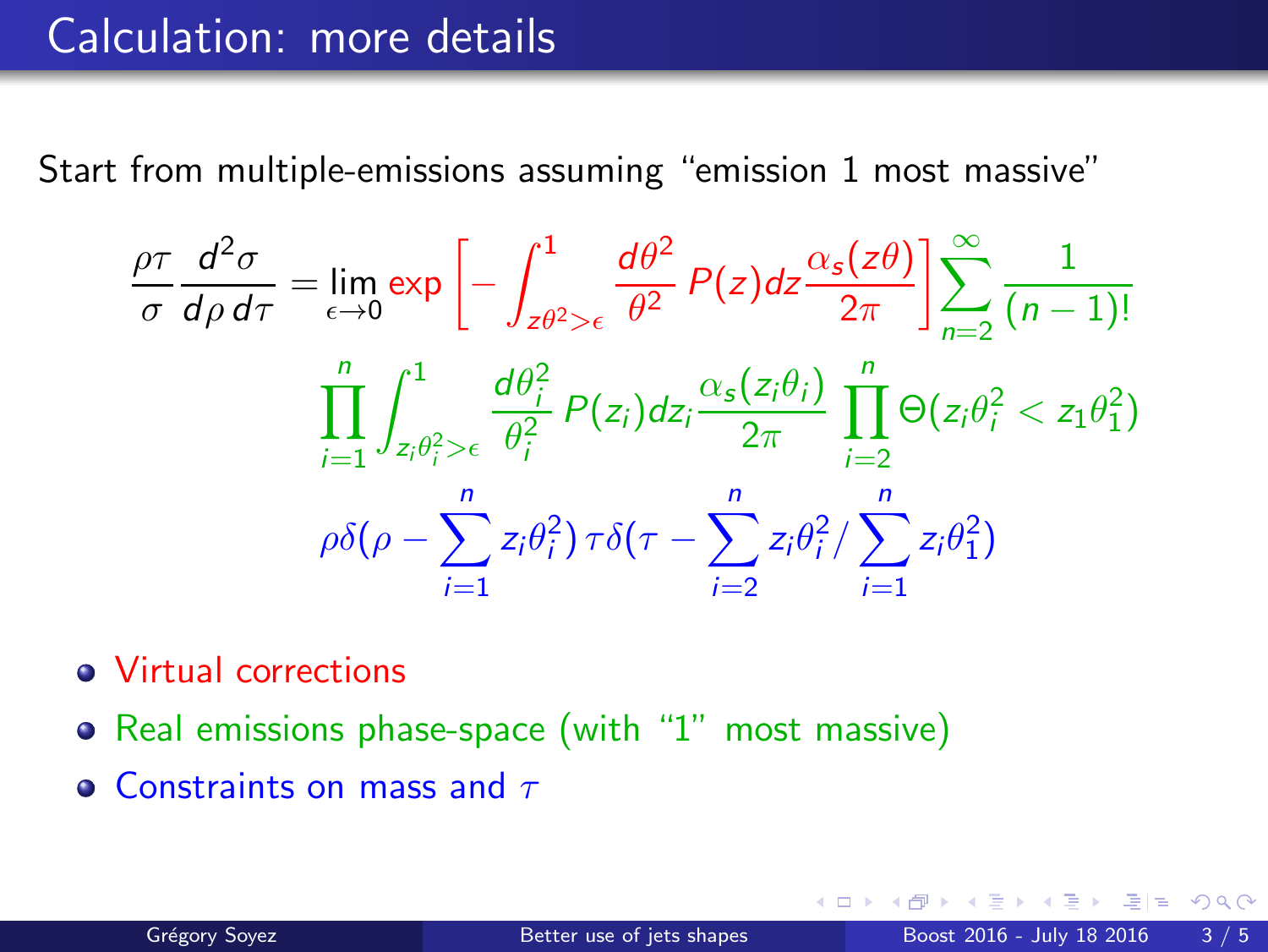Only depends on  $\rho_i = z_i \theta_i^2$  (thanks to  $\beta = 2$ )

$$
\frac{\rho \tau}{\sigma} \frac{d^2 \sigma}{d \rho d \tau} = \lim_{\epsilon \to 0} \exp \left[ - \int_{\epsilon}^{1} \frac{d \tilde{\rho}}{\tilde{\rho}} R'(\tilde{\rho}) \right] \sum_{n=2}^{\infty} \frac{1}{(n-1)!}
$$

$$
\prod_{i=1}^{n} \int_{\epsilon}^{1} \frac{d \rho_i}{\rho_i} R'(\rho_i) \prod_{i=2}^{n} \Theta(\rho_i < \rho_1)
$$

$$
\rho \delta(\rho - \sum_{i=1}^{n} \rho_i) \tau \delta(\tau - \sum_{i=2}^{n} \rho_i / \sum_{i=1}^{n} \rho_1)
$$

 $R'(\rho) = \int \frac{d\theta^2}{\theta^2}$  $\frac{d\theta^2}{\theta^2}$   $P(z)$ dz $\frac{\alpha_s(z\theta)}{2\pi}$   $\rho\delta(\rho-z\theta^2)\sim \alpha_s\log(1/\rho)$ **•** Easily written for SoftDrop (use  $R = R_{SD}$  instead of  $R = R_m$ )

 $= \Omega Q$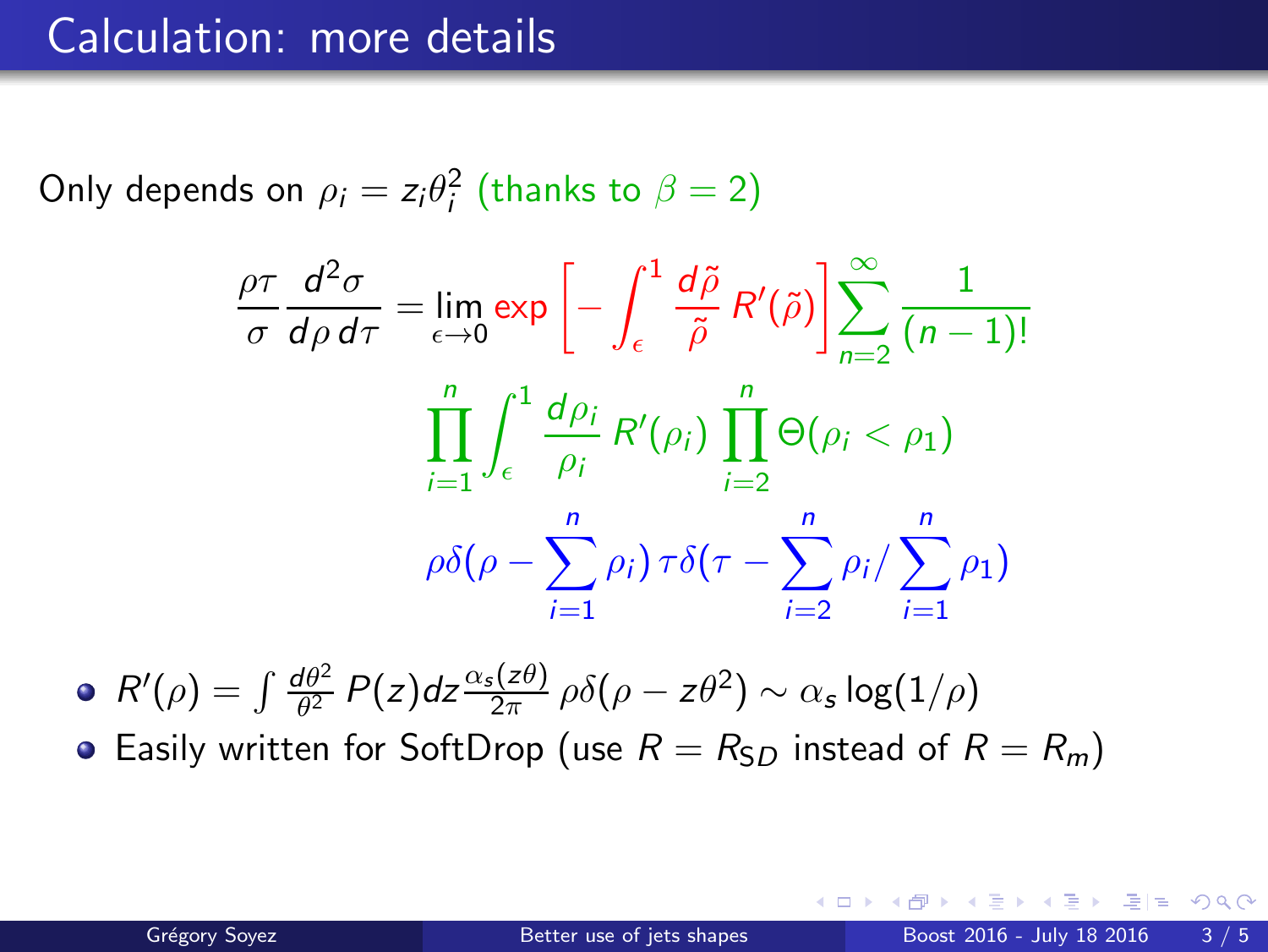Use mass constraint to get rid of  $i = 1$  integration (and rename emissions)

$$
\frac{\rho \tau}{\sigma} \frac{d^2 \sigma}{d \rho d \tau} = \lim_{\epsilon \to 0} \exp \left[ - \int_{\epsilon}^{1} \frac{d \tilde{\rho}}{\tilde{\rho}} R'(\tilde{\rho}) \right] \sum_{n=1}^{\infty} \frac{1}{n!}
$$

$$
\prod_{i=1}^{n} \int_{\epsilon}^{1} \frac{d \rho_i}{\rho_i} R'(\rho_i) \prod_{i=2}^{n} \Theta(\rho_i < (1 - \tau)\rho)
$$

$$
\frac{R'((1 - \tau)\rho)}{1 - \tau} \rho \tau \delta(\rho \tau - \sum_{i=1}^{n} \rho_i)
$$

Have to consider 2 cases:

- $\tau < 1/2$ : The constraint  $\rho\tau = \sum_i \rho_i$  implied  $\rho_i < (1-\tau)\rho$
- $\tau > 1/2$ : The upper bound on  $\rho_i$  is set by  $\rho_i < (1-\tau)\rho$

 $=$  920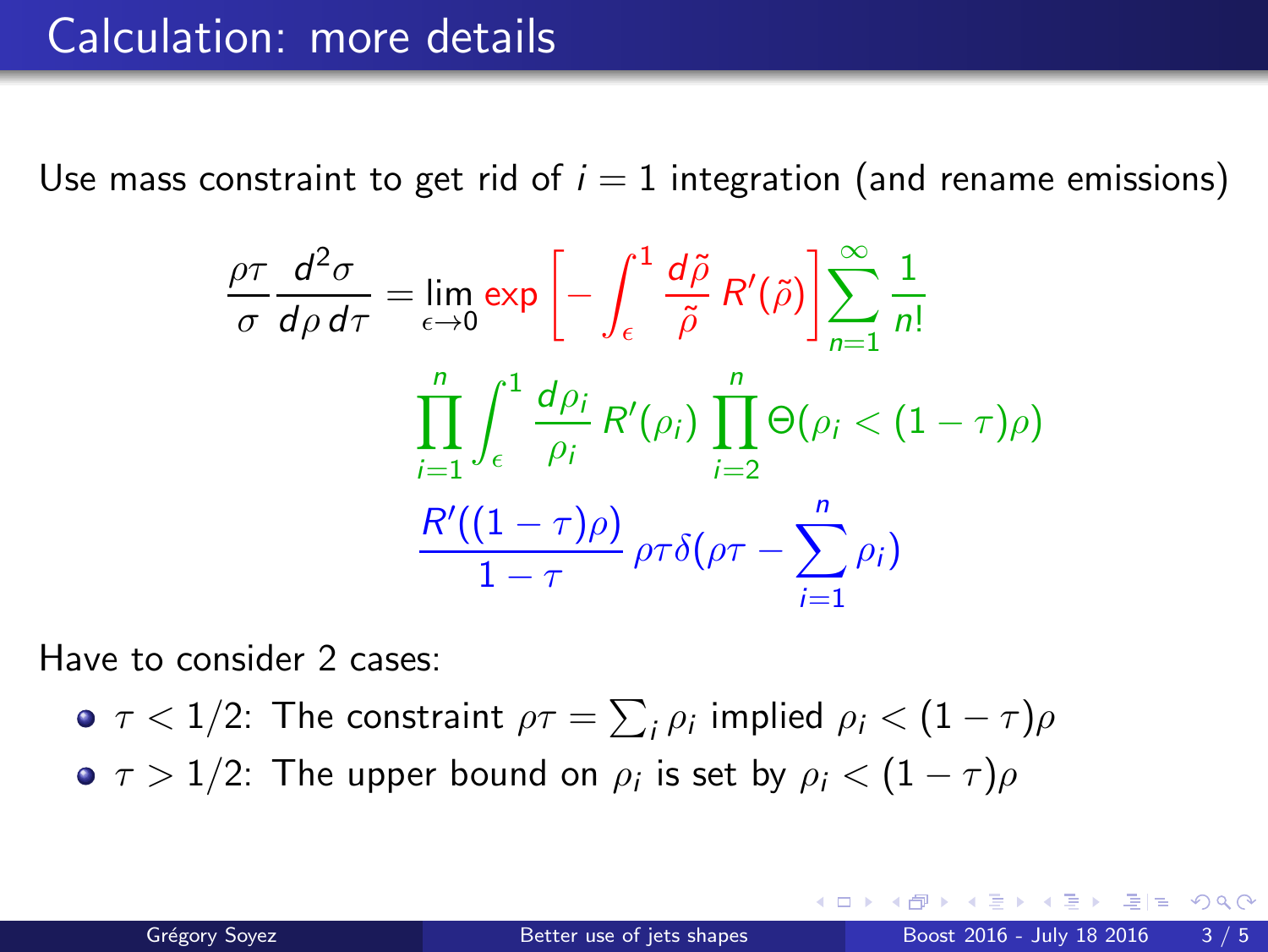For  $\tau$  < 1/2, rescale all emissions by  $\rho\tau$ 

$$
\frac{\rho \tau}{\sigma} \frac{d^2 \sigma}{d \rho d \tau} = \lim_{\epsilon \to 0} \exp \left[ -R(\rho \tau) - \int_{\epsilon}^{1} \frac{d \tilde{\rho}}{\tilde{\rho}} R'(\rho \tau) \right] \sum_{n=1}^{\infty} \frac{1}{n!}
$$

$$
\prod_{i=1}^{n} \int_{\epsilon}^{1} \frac{d \zeta_i}{\zeta_i} [R'(\rho \tau)]^n
$$

$$
\frac{R'((1-\tau)\rho)}{1-\tau} \delta(1-\sum_{i=1}^{n} \zeta_i)
$$

Notes:

- We have defined  $\zeta_i = \rho_i/(\rho \tau)$
- We have replaced  $\epsilon \to \rho \tau \epsilon$
- After factoring out  $\exp[-R(\rho\tau)]$ , all  $R'$  can be taken at  $\rho\tau$ .
- $R$  and  $R'$  should include a  $C_A$  term  $(\sim \alpha_s \log^2((1-\tau)/\tau))$

 $298$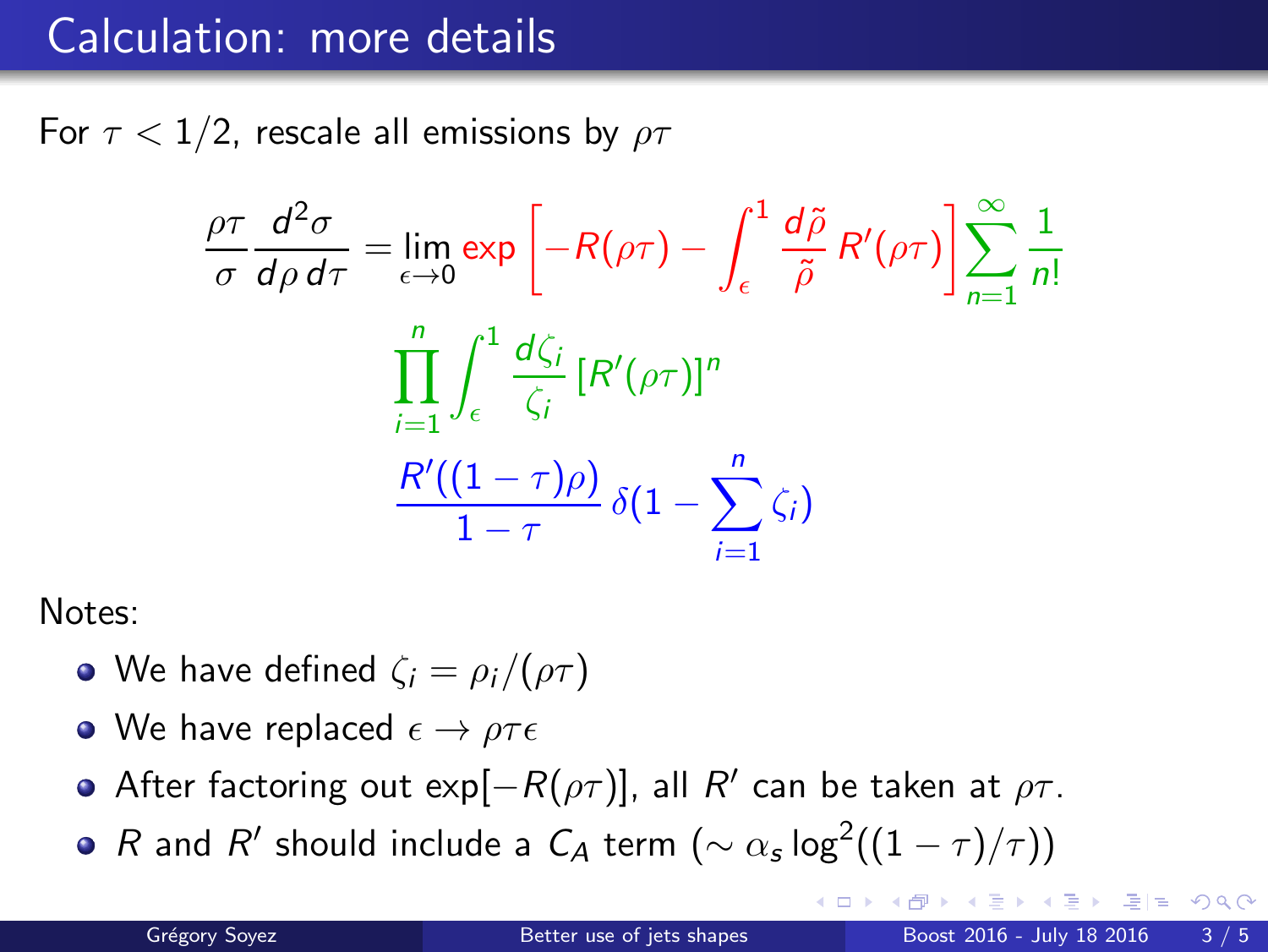For  $\tau > 1/2$ , rescale all emissions by  $\rho(1 - \tau)$ 

$$
\frac{\rho\tau}{\sigma}\frac{d^2\sigma}{d\rho d\tau} = \lim_{\epsilon \to 0} \exp\left[-R(\rho(1-\tau)) - \int_{\epsilon}^{1} \frac{d\tilde{\rho}}{\tilde{\rho}} R'(\rho(1-\tau))\right] \sum_{n=1}^{\infty} \frac{1}{n!}
$$

$$
\prod_{i=1}^{n} \int_{\epsilon}^{1} \frac{d\zeta_i}{\zeta_i} [R'(\rho(1-\tau))]^n
$$

$$
\frac{R'((1-\tau)\rho)}{1-\tau} \frac{\tau}{1-\tau} \delta(\frac{\tau}{1-\tau} - \sum_{i=1}^{n} \zeta_i)
$$

Notes:

- We have defined  $\zeta_i = \rho_i/(\rho(1-\tau))$
- We have replaced  $\epsilon \to \rho(1-\tau)\epsilon$
- After factoring out exp $[-R(\rho(1-\tau))]$ , all  $R'$  can be taken at  $\rho(1-\tau)$ .

重目 のへぐ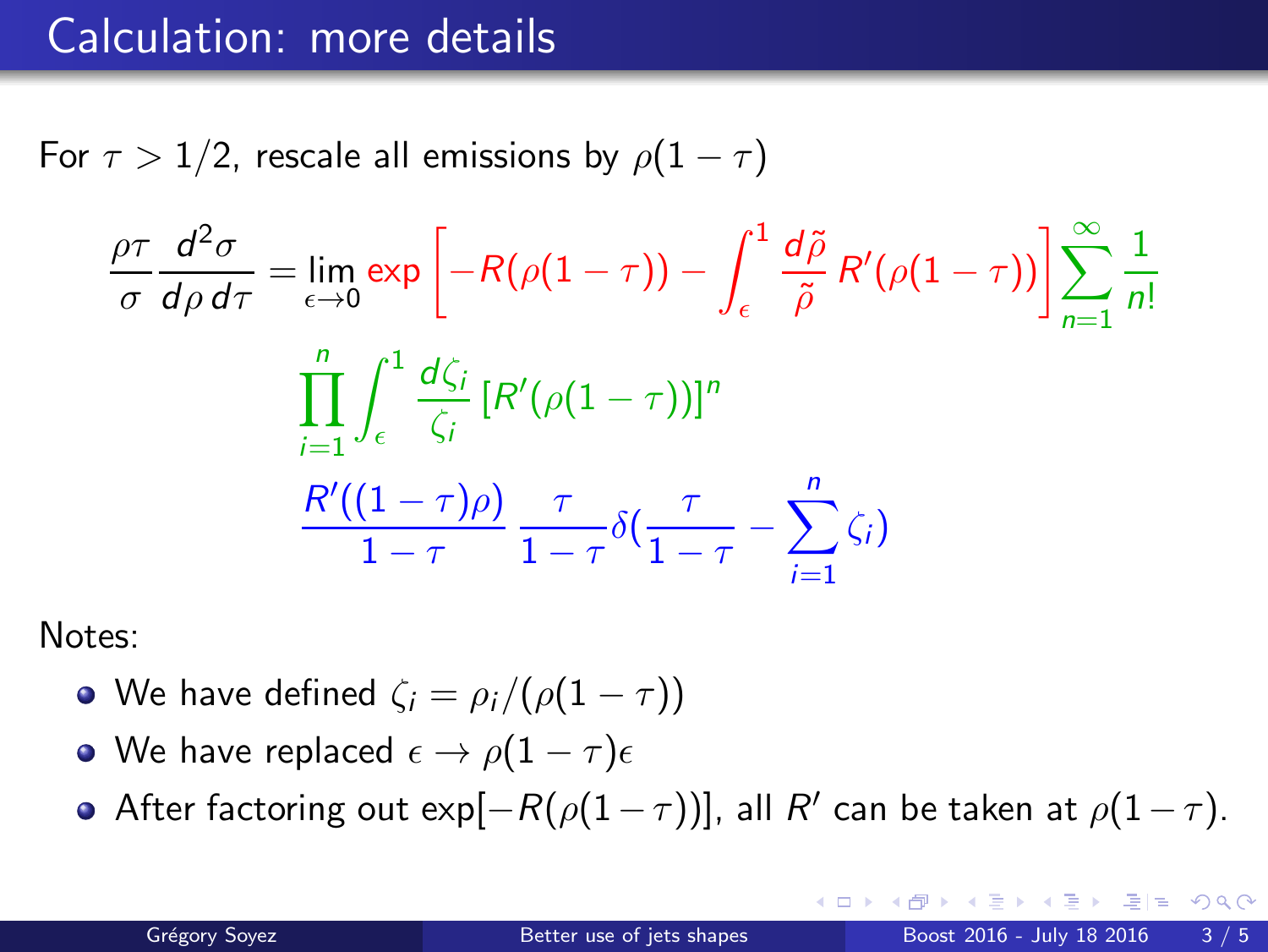In the end, we get

$$
\frac{\rho\tau}{\sigma}\frac{d^2\sigma}{d\rho d\tau}\stackrel{\tau\leq 1/2}{=} \frac{e^{-R(\rho\tau)-\gamma_E R'(\rho\tau)}}{\Gamma(R'(\rho\tau))}\frac{R'((1-\tau)\rho)}{1-\tau}
$$
\n
$$
\stackrel{\tau\geq 1/2}{=} \frac{e^{-R(\rho(1-\tau))-\gamma_E R'(\rho(1-\tau))}}{\Gamma(R'(\rho(1-\tau)))}\frac{R'((1-\tau)\rho)}{1-\tau}
$$
\n
$$
\times \frac{\tau}{1-\tau}f_{ME}\left(\frac{\tau}{1-\tau},R'(\rho(1-\tau))\right)
$$

We have defined

$$
\frac{e^{-\gamma_E R'}}{\Gamma(R')} f_{\mathsf{ME}}(x,R') = \lim_{\varepsilon \to 0} \sum_{n=1}^{\infty} \frac{R'^n}{n!} \prod_{i=1}^n \int_{\varepsilon}^1 \frac{dx_i}{x_i} e^{-R' \log(1/\varepsilon)} \delta(x - \sum_{i=1}^n x_i),
$$

which can be rewritten as an inverse Laplace transform.

4 D F

 $= \Omega Q$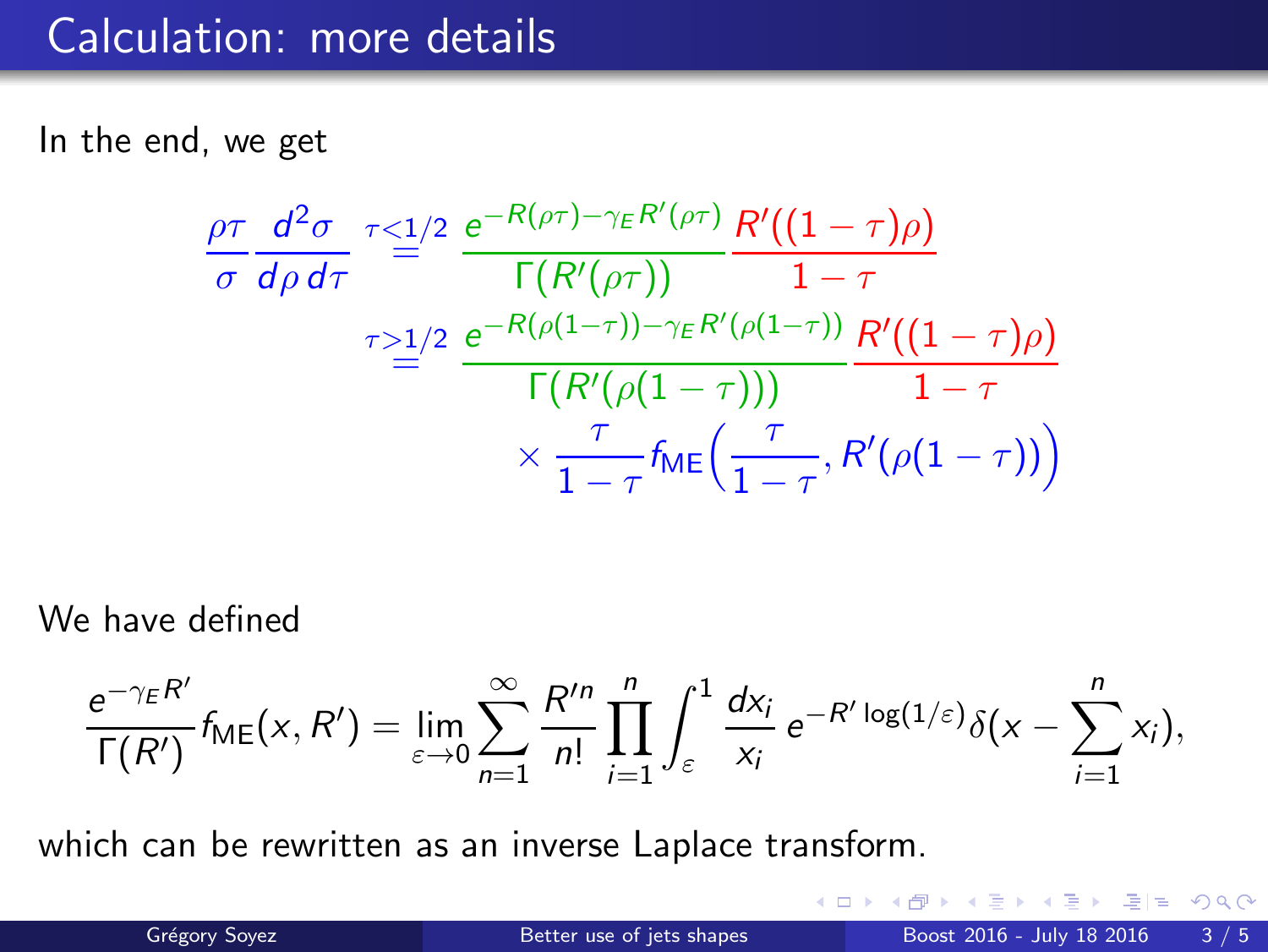#### $\tau_{21}$  $\frac{(\beta=1)}{21}$  (preliminary)

![](_page_47_Figure_1.jpeg)

×.

重目 のへぐ

4 D F